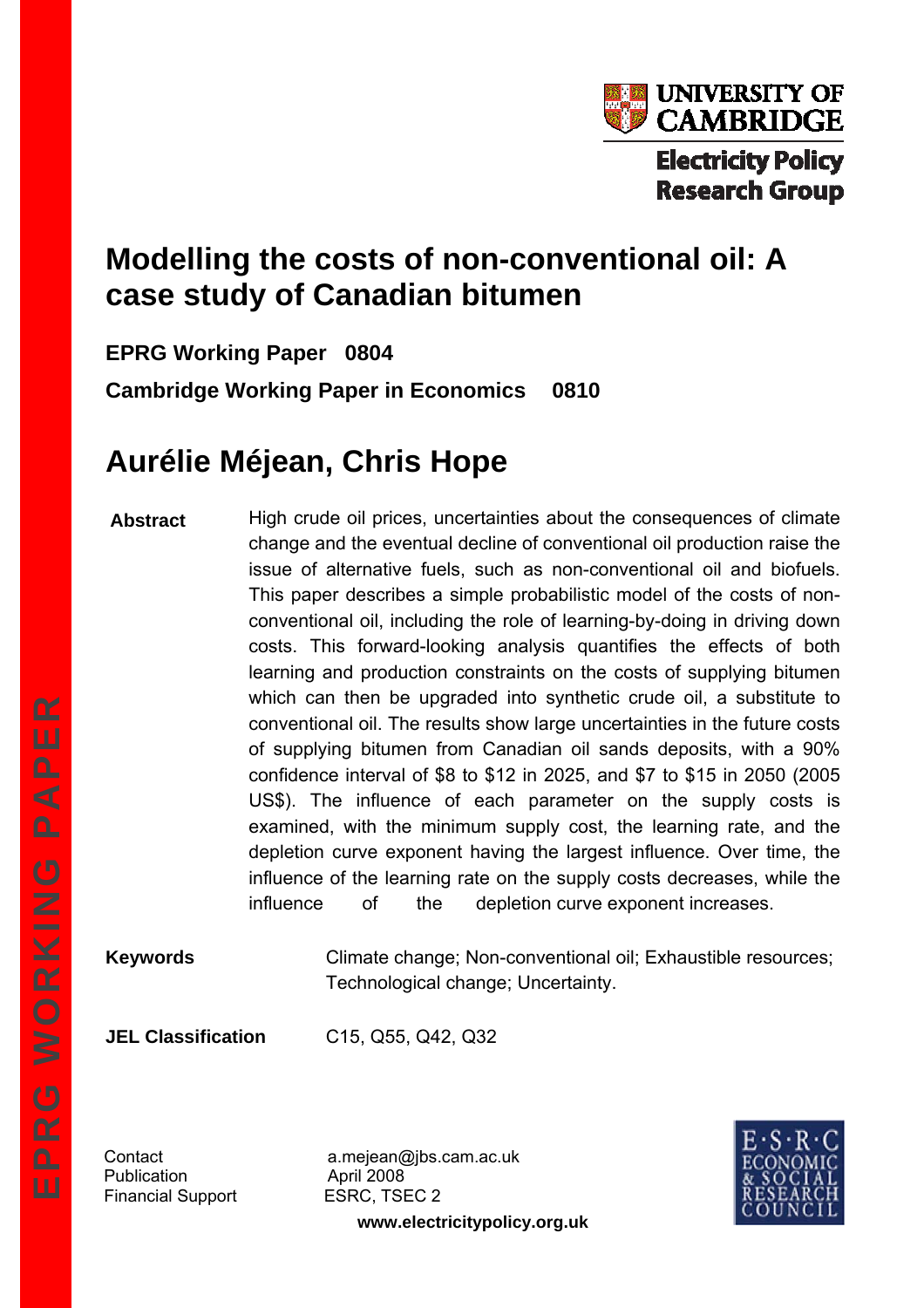# 1 **Introduction**

There are growing concerns about whether a petroleum-based economy can be sustained in the coming decades, (Greene et al., 2005). High crude oil prices, uncertainties about the consequences of climate change and the eventual depletion of conventional oil resources raise the issue of alternative fuels, such as nonconventional oil and biofuels, (Farrell and Brandt, 2006). In particular, bitumen can be extracted and upgraded into synthetic crude oil, a substitute to conventional oil, (AEUB, 2006). This paper describes a simple probabilistic model for projecting the cost of supplying bitumen, and sketches how this model can be expanded and generalised to project the costs of other alternatives.

#### **Crude oil prices**

Crude oil prices have increased dramatically in the past few years, with Europe Brent prices rising from below \$30 per barrel in 2001 to over \$90 per barrel in 2007.



Source: (EIA, 2007a)

Figure 1 - Europe Brent spot price FOB

While some observers argue that high oil prices have been driven by cyclical changes, all drivers pushing in the same direction, others argue that current high oil prices are a consequence of structural transformations of the oil market, including the erosion of spare capacity due to lack of investment and strong world economic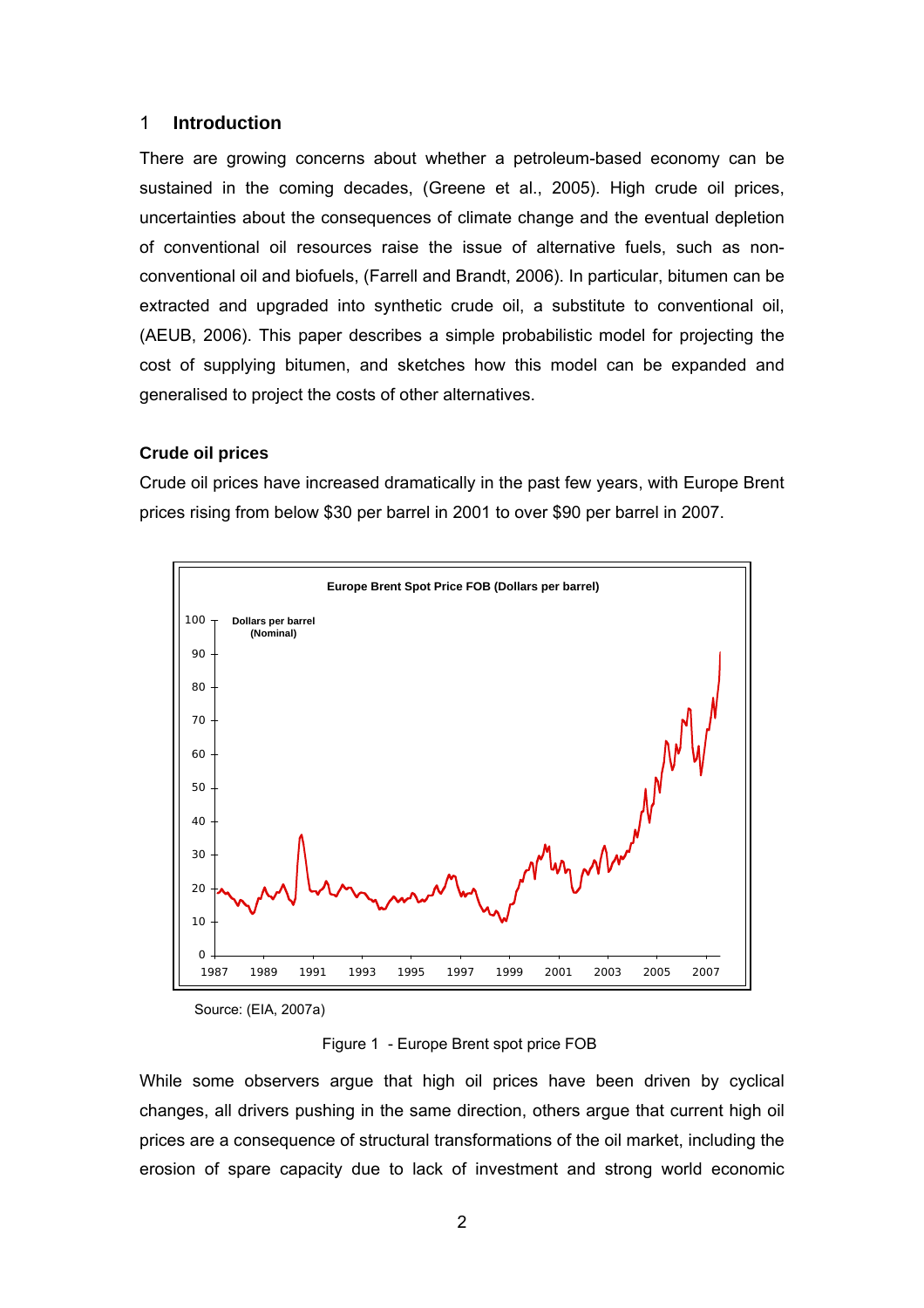growth driven by China, the U.S. and the Middle East (EIA, 2007b), see also (Stevens, 2005). Some analysts claim that the recent oil price rise is the first sign of oil supply constraints, (Grubb, 2001), and high oil prices have raised concern about oil scarcity, (Fattouh, 2007).

#### **Climate change**

Climate change is a "serious and urgent issue" (Stern, 2006). The transport sector is the fastest growing source of  $CO<sub>2</sub>$  emissions in Annex I countries<sup>[1](#page-2-0)</sup> and remains fundamentally dependent upon petroleum (Grubb, 2001 and UNFCCC, 2005). These anthropogenic  $CO<sub>2</sub>$  emissions accumulate in the atmosphere, leading to enhanced greenhouse effects and climate change. There are large uncertainties associated with this issue, from the scale of the impacts of climate change to the costs of mitigation (Stern, 2007 p33), but a growing consensus that this is an issue that the oil industry cannot ignore, (Browne, 2006).

#### **Resources**

l

Climate change analysts have traditionally focused on the aggregate carbon content of global fossil energy resources to argue that the extended use of fossil fuels is not compatible with atmospheric stabilisation targets for  $CO<sub>2</sub>$ . However, the distribution of resources across the different fossil fuels also matters, as even a 450ppm target for  $CO<sub>2</sub>$  concentrations would allow total carbon emissions over the next century to be substantially larger than those which would be produced by burning the total estimated resource base of conventional oil and gas:

"It implies that even the more ambitious targets for stabilising the atmosphere are not necessarily inconsistent with using all the gas and oil in conventional deposits. The longer- term problem of climate change arises from the fuller and longer-term use of coal, and of unconventional deposits such as heavy oils, tar sands and oil shales." (Grubb, 2001)

As conventional oil becomes scarcer, the transport sector will remain fundamentally dependent on petroleum resources, if no oil substitute is available. Fuels from nonconventional oil resources are therefore likely to become the 'backstop fuel'. However, these resources involve higher  $CO<sub>2</sub>$  emissions per unit of energy produced

<span id="page-2-0"></span> $1$  Annex I Parties include the industrialised countries that were members of the OECD in 1992, plus countries with economies in transition (the EIT Parties), including the Russian Federation, the Baltic States, and several Central and Eastern European States, (UNFCCC, 2007).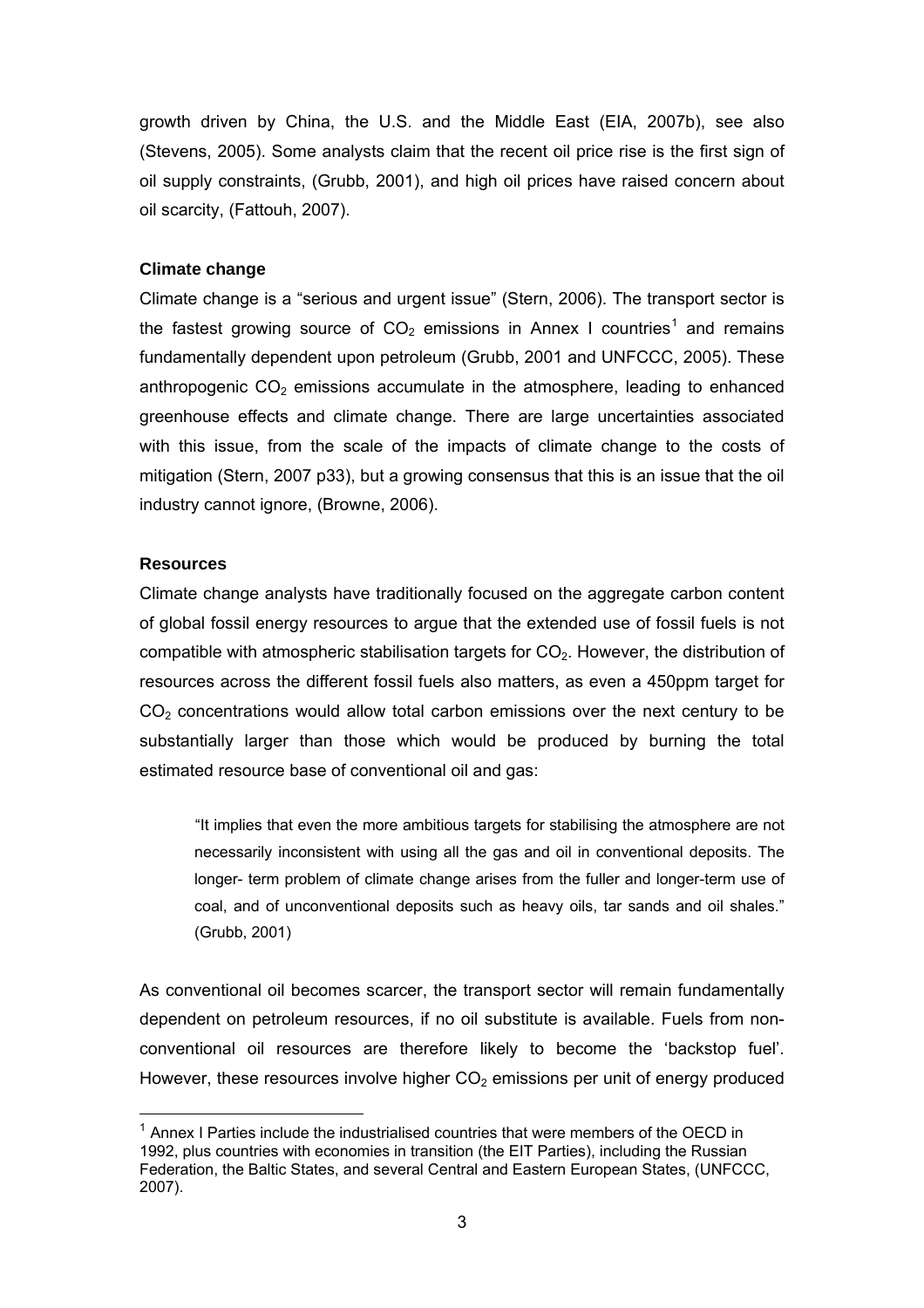than conventional oil and gas, as they require more energy use in their extraction and upgrading, (Grubb, 2001).

In terms of investments in energy technologies, oil companies are expected to push towards 'the frontier of petroleum exploitation' rather than towards the renewable frontier, (Grubb, 2001). With growing concerns about climate change, its social and economic consequences and the decline of conventional oil production (starting with non-OPEC oil supplies, see for instance IEA, 2007), to the choice for solving the problem of energy supply for transport could lie between non-conventional oil and lower-carbon alternatives like biofuels.

#### **Technological change**

The role of technological change and learning has been well studied for low-carbon and other energy technologies (see for instance Grübler et al., 1999 and McDonald and Schrattenholzer, 2001). As is the case for most emerging technologies, the cost reduction resulting from experience or cumulative production is an argument in favour of investing in new, less carbon intensive energy technologies. Growing importance has been given to the role of learning curves in modelling as a way to "identify technologies that might become competitive with adequate investment" (Grübler et al., 1999). As stated in Grubb (2001), the study carried out by Grübler et al. (1999) shows that "innovation in renewable energy sources potentially makes them competitive compared to long-term fossil fuel resources as the conventional cheap petroleum resources deplete". However, this study omits the possibility of resource extension through the use of non-conventional oil and coal-to-liquids and, according to Odell (1999), there is "an inherent internal contradiction" when accepting the status quo of the future of oil supply and at the same time insisting on "incentives for innovation (...) to enable new energy technologies (such as solar and nuclear) to diffuse into widespread use", (Grübler et al., 1999). The role of learning-by-doing in driving down costs has not normally been taken into account for non-conventional oil in climate change modelling. Odell (1999) recommends that this inherent contradiction should be eliminated in order to "build an internally consistent model for the evolution of the global energy market". Developing accurate experience curves for non-conventional oil is essential for calculating their potential competitive position against biofuels.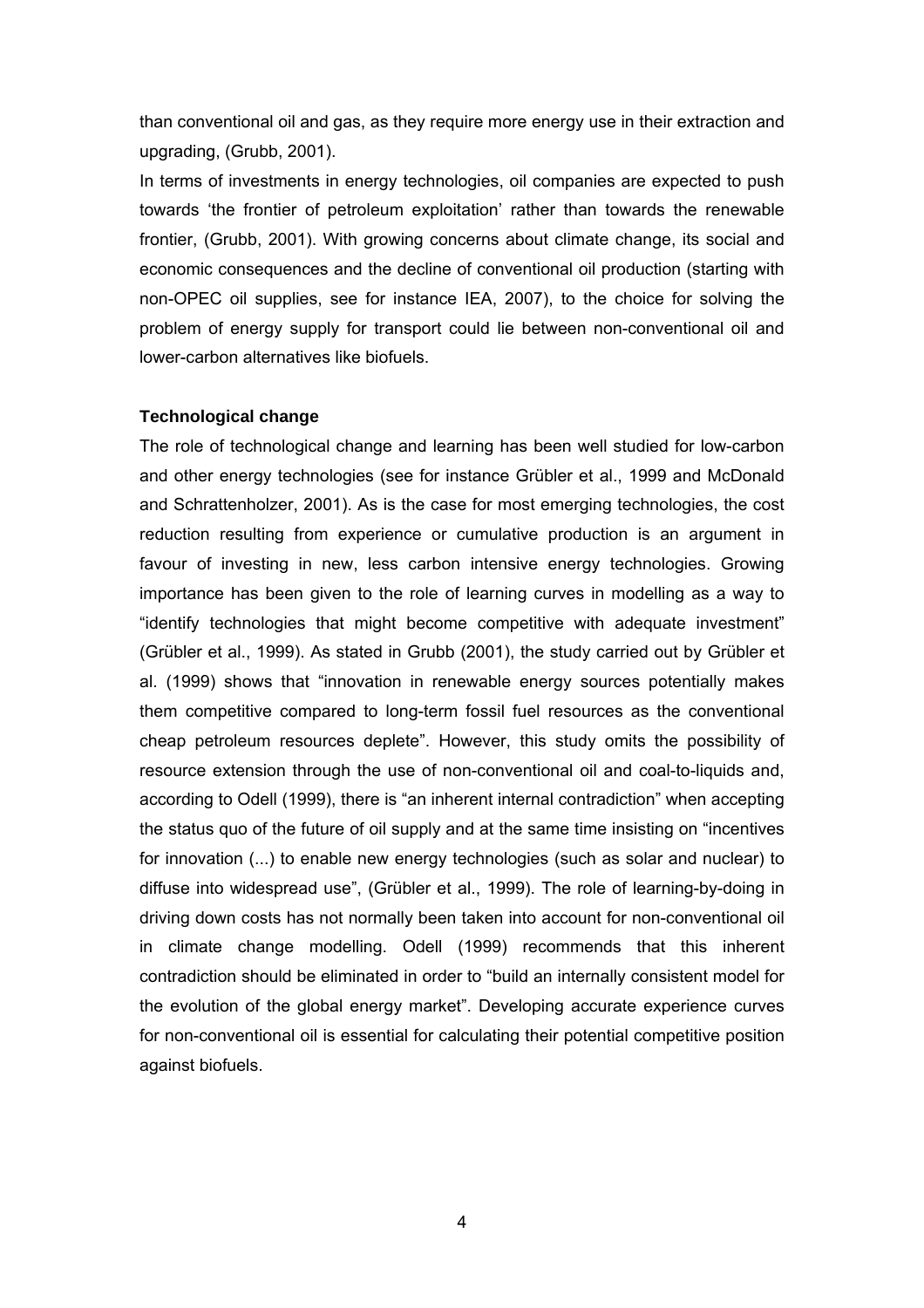#### 2 **Theoretical framework and literature review**

#### **2.1 Decision theory, uncertainty and subjective probabilities**

Decision theory is "designed to help a decision maker choose among a set of alternatives in light of their possible consequences"; each alternative is associated with one or more probability distributions (Web Dictionary of Cybernetics and Systems, 2007).

One approach to measure the uncertainty of events is to use subjective probabilities that are based on reasonable assessments by experts. Those probabilities are subjective as they depend on the subject making the judgements, (Lindley, 1985 p20). Bayesian theory uses these probabilities to represent the degree of belief of a subject. According to Lindley, probabilities are assumed to express a relationship between a person and the world. In practice, two observers may assign different probabilities to the same event and Lindley suggests that this difference arises due to different levels of information available to the observers.

The aim here is to express our uncertainty about the future costs of supplying alternative fuels. Uncertainty about future energy prices and technological developments is at the core of the economics of climate change, as the pace of technological change will greatly influence the costs of mitigating greenhouse gas emissions. Numerical modelling is used as a tool to help decision-making: a model is introduced that draws on the user's degree of belief about a series of parameters as an input (for example, Hope, 2006). A probability distribution is assigned to these parameters and the basis of these probabilities is "up-to-date knowledge from science and economics", (Stern, 2006 p33). The uncertainty associated with the validity of the input data is looked at, together with the influence of each parameter on the output.

# **2.2 Learning**

Learning curves have been used in several areas to identify technologies that could become competitive with adequate investment, (Grübler et al., 1999). To build a consistent model for energy supply, technological change should be taken into account for non-conventional oil as well as for renewable energy technologies.

Experience curves are a powerful tool for energy policy making, they are used to "assess the prospects for future improvements in the performance of a technology", (IEA, 2000). They give an indication of the investments that are needed to make a technology competitive, i.e. to bring technology costs to the break-even point, (IEA,

5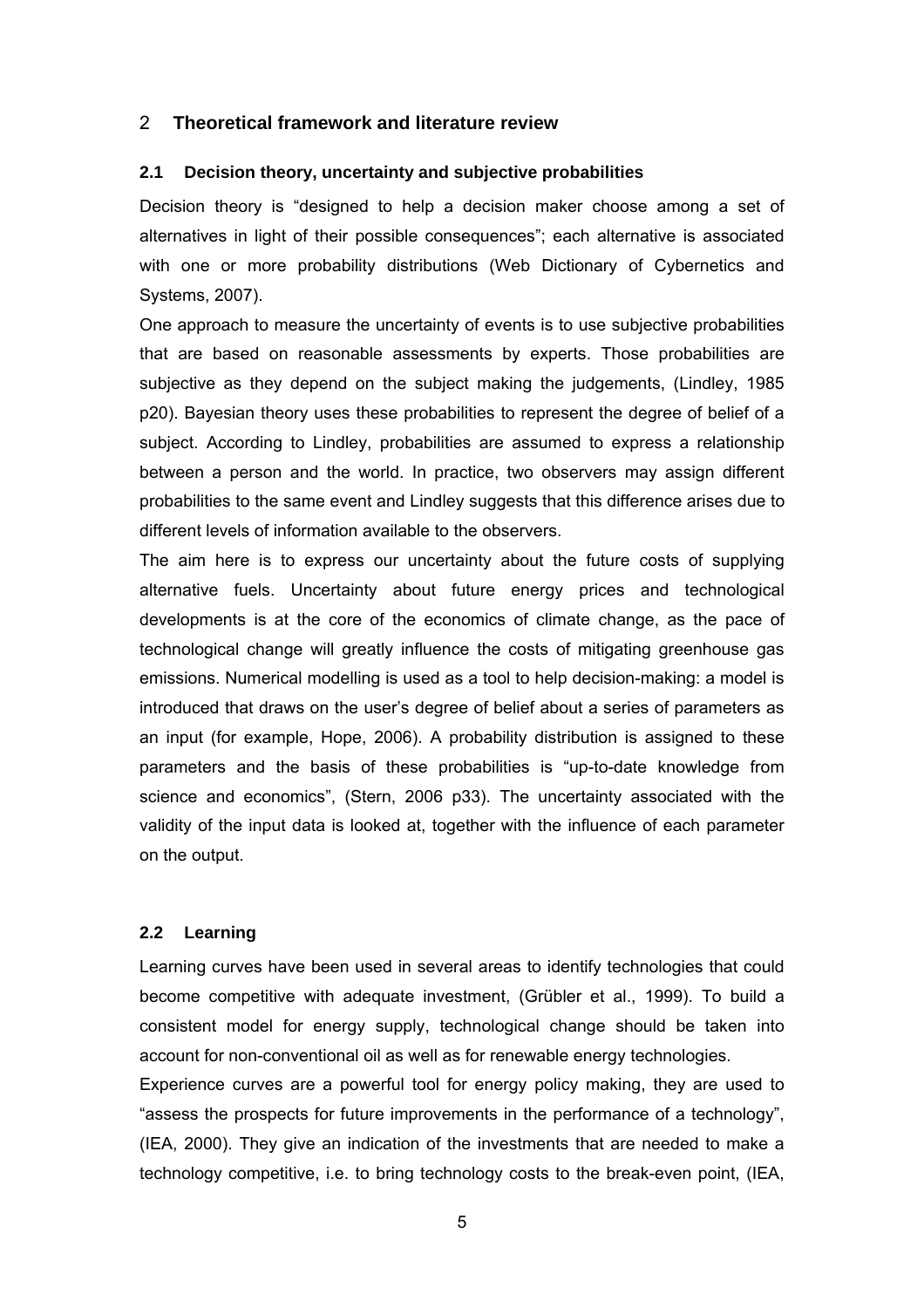2000). Experience curves are normally described by the following mathematical expression:

$$
C_t = C_0 \cdot \left(\frac{X_t}{X_0}\right)^{-b}
$$

with  $C_t$  = unit costs at time t

 $C_0$  = initial unit costs

 $X_t$  = cumulative production at time t

 $X_0$  = initial cumulative production

 $t = time$ 

 $b =$  experience curve parameter or learning coefficient (no unit),  $b \ge 0$ .

The experience curve parameter b characterises the slope of the curve, (IEA, 2000). The learning rate (LR) is a parameter that expresses the rate at which costs decrease each time cumulative production doubles, and is given by:  $LR = 1 - 2^{-b}$ . Cost reductions are ultimately limited by physical constraints, and a 'bottom line cost' (Tsuchiya and Kobayashi, 2003) should be introduced. The equation becomes:

$$
C_{t} = C_{\min} + (C_0 - C_{\min}) \cdot \left(\frac{X_{t}}{X_0}\right)^{-b}
$$
 with C<sub>min</sub> = minimum unit costs

#### **2.3 Depletion**

Depletion should also be taken into account when assessing the prospects for the costs of supplying fossil fuels.

Economists have used various models of extraction cost functions to calculate the optimal extraction path of mineral exhaustible resources. The simplest model assumes that the costs of extracting the resources are constant and independent of the remaining stock and of the extraction rate (Hotelling 1931). Alternative models assume increasing marginal extraction costs as the resource is depleted or increasing marginal extraction costs with the extraction rate, or both, (Sweeney, 1992 p13).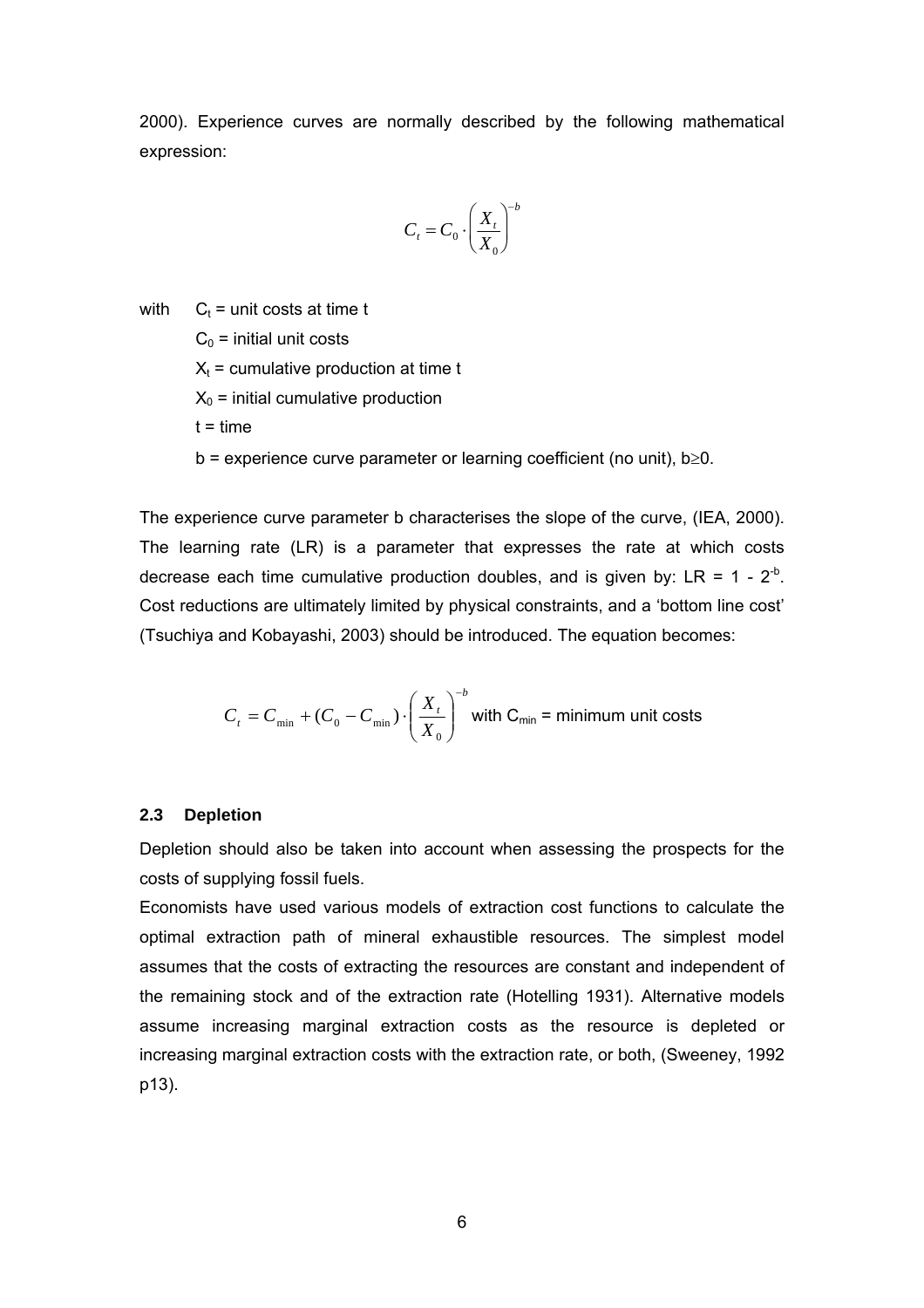Krautkraemer and Toman argue that Hotelling's basic model wrongly assumes fixed and homogeneous resources and no change in extraction technology<sup>[2](#page-6-0)</sup> (2003 p6). Non-renewable energy resources are in fact heterogeneous, as their quality and difficulty of extraction vary within and among deposits. They suggest incorporating the remaining stock of resources in the extraction cost function as a way to account for resource heterogeneity, (Krautkraemer and Toman, 2003 p7).

Sweeney suggests that extraction costs decrease with remaining stock. Sweeney argues that the marginal extraction costs are expected to increase for physical reasons in single deposits. According to Krautkraemer and Toman, "cost conditions for extraction in a specific petroleum reservoir change over the economic life of the reservoir", (2003). In addition, oil extraction costs are dependent upon the quality of the resource, and Sweeney shows that low-cost, high-quality resources will be produced before high-cost, low-quality resources: under competition, it is economically rational to produce the low cost, high quality resources first, (see also Hartwick, 1978). It follows that under a given state of knowledge, the oil industry shows increasing costs, as an increase in output means that more is produced from high cost, low quality resources, (Adelman, 1993 p9).

This view has been criticised for instance by Rehrl and Friedrich who argue that producers can't in practice extract resources in order of increasing costs because of the nature of the discovery process, i.e. "cheapest oil is not necessarily found first", (Rehrl and Friedrich, 2006). Adelman argues that in reality, "cheaper sources tend to displace more expensive ones, but this is a question of more or less, not of yes or no", c.f. (Adelman, 1993 p.19).

The approach taken by modellers is to try to reflect how costs could evolve with the growing difficulty of obtaining the resources under a given state of knowledge. In the RICE-99 model, Nordhaus (1999) introduced a carbon-energy supply curve with carbon fuels available at rising costs.

$$
q(t) = \xi_1 + \xi_2 \cdot \left(\frac{CumC(t)}{CumC^*}\right)^{\xi_3}
$$

q(t) is the cost of extracting carbon-energy (1000\$/ton)

CumC(t) is the cumulative production (GtC)

<span id="page-6-0"></span>**EXECUTE:**<br><sup>2</sup> In this section we assume no technological change in extraction technologies. The learning effect will be treated separately.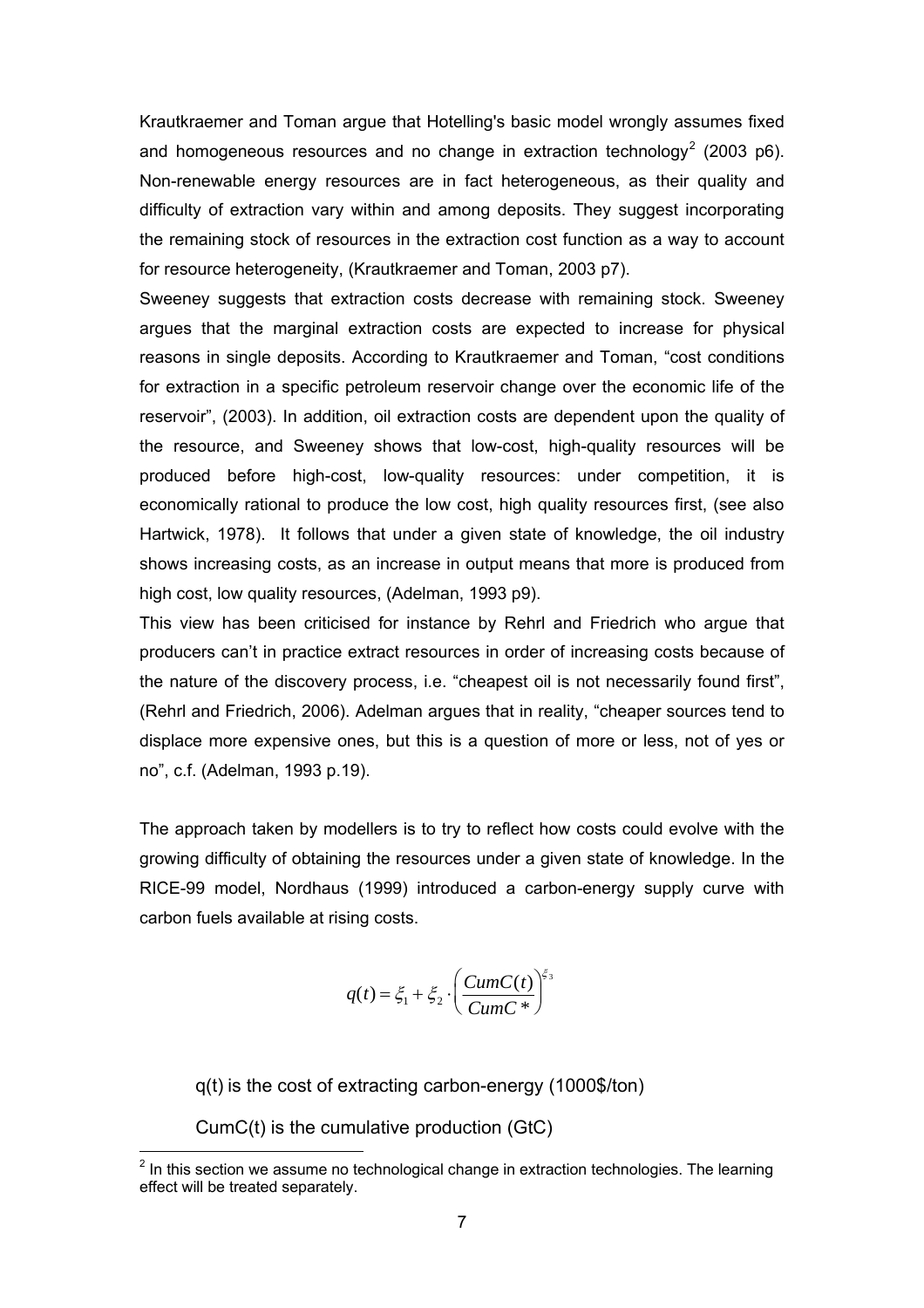$\xi_1$  is the marginal costs, independent of exhaustion (1000\$/ton)

 $\xi_1$  +  $\xi_2$  is the maximum costs of extraction before reaching CumC<sup>\*</sup> (1000\$/ton)

 $\xi_3$  is the convexity of the curve

 CumC\* is the point of diminishing returns in carbon-energy extraction (GtC)

 $\xi_1$  is the costs of extraction when CumC(t)=0. The second term is a rising cost function. A high value for  $\xi_3$  means that the cost function for carbon fuels is relatively price-elastic in the near term. CumC\* is the limited quantity of carbon-energy beyond which marginal costs of extraction rise very sharply, (Nordhaus, 1999).

This model seems to be compatible with Adelman's view that "the amount of a mineral that is in the ground has no meaning apart from its cost of extraction and the demand for it", (2004 p16), as the amount of recoverable resources is used to assess extraction cost as a function of the growing difficulty of the resources. The authors in Chakravorty (1997) also expect the marginal extraction costs to increase with cumulative production. Chakravorty and Roumasset have shown that a rising and convex extraction cost function predominates in the oil industry, (1990).

To conclude, both depletion and technological advances are driving the supply of exhaustible energy resources and both need to be taken into account to forecast future non-conventional oil extraction costs. As Sweeney summarises:

 "extraction rates rise over time, perhaps rapidly, as the technology develops and demand increases (…). However, at some time, rising costs due to depletion of the resource start overtaking the decreasing costs due to technology advances. The extraction rate declines until ultimately all of the economical resource stocks are depleted", (Sweeney, 2004).

The combination of both effects results in a U-shaped cost curve for nonconventional oil. Nordhaus' equation provides a general framework for modelling the extraction of fossil fuel resources. This form is very flexible thanks to its four parameters. The simpler models can be seen as special cases of this general cost function, c.f. (Sweeney, 1992 p94), including the first Hotelling model of constant extraction costs.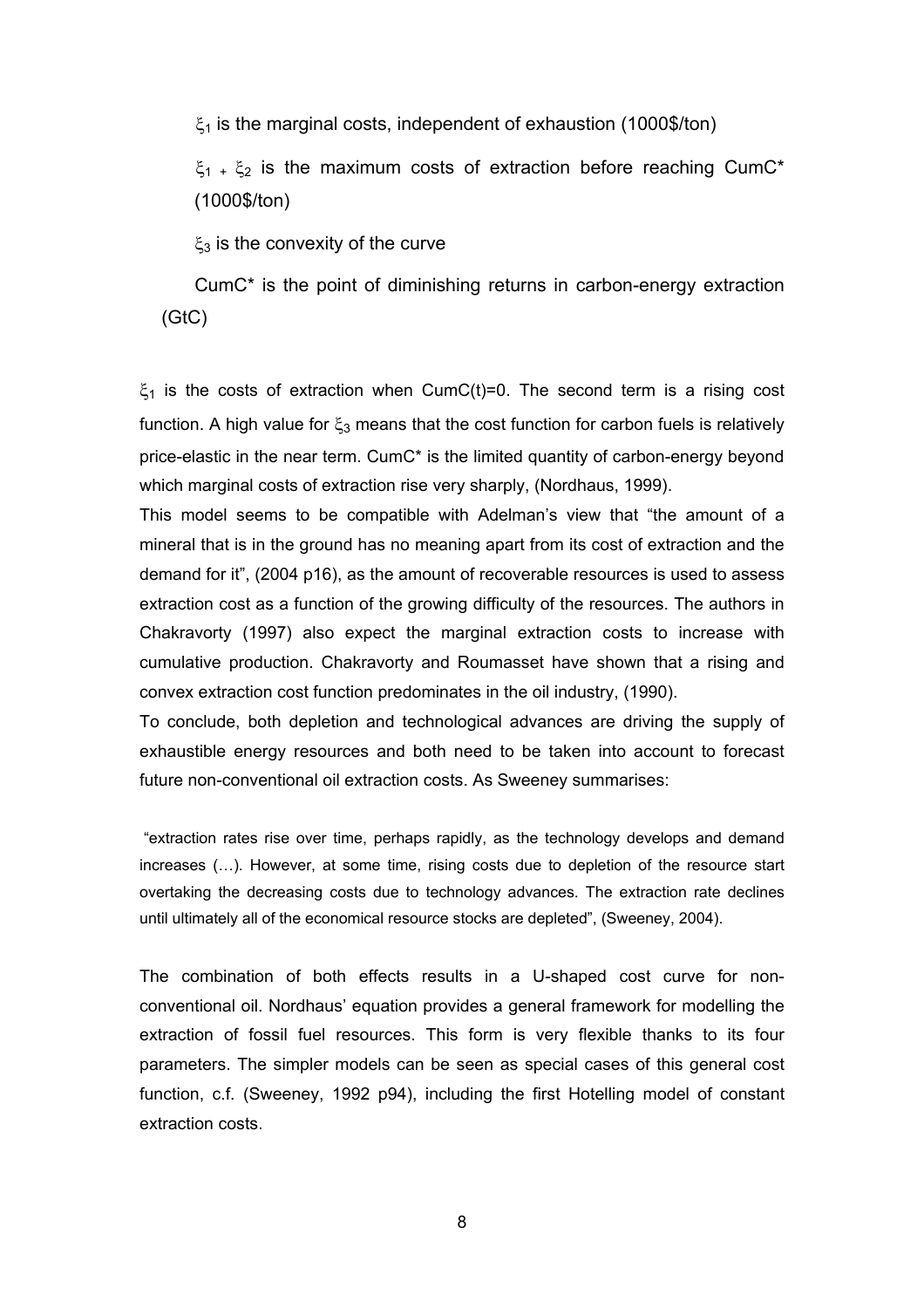#### **2.4 Resources and Costs**

This study aims to assess the future costs of supplying bitumen. Supply costs are the sum of capital costs and operating costs per unit of production, allowing for a return on the producer's investment. They include all costs associated with exploration, development and production, (NEB, 2004). At present these costs do not include any costs to society associated with environmental impacts that have not been mitigated, such as greenhouse gas emissions.

There is no universally agreed terminology for hydrocarbon reserves and resources. The oil in place is defined by the Canadian Grand Dictionnaire Terminologique as the quantity of oil estimated to be in a reservoir, (2007). This terminology is used is several studies, including (Rogner, 1997), (USGS, 2003) and (WEC, 2001). The amount of oil that can be recovered depends on the recovery factor. Total oil in place multiplied by the recovery factor gives the total recoverable oil resource.

Different views exist on the amount of oil in place and on the amount that can be ultimately recovered. Geologists see resources as a fixed stock that will eventually deplete. They are rather pessimistic about the technological potential of bringing nonconventional oil resources to the market and therefore they mainly focus on the occurrence of conventional oil, (UNDP, 2000). Unlike geologists, economists consider hydrocarbon occurrences as 'neutral stuff' (Odell, 1998) that become a resource only if there is a demand for it, (UNDP, 2000), see also (Adelman, 1990). Economists see the distinction between conventional and non-conventional oil as irrelevant. Non-conventional oil is sometimes defined as any hydrocarbons that require production technologies significantly different from the mainstream in currently exploited reservoirs, (IEA, 2005a). This definition is clearly time-dependant, as technology development, driven by sufficient demand, may bring non-conventional oil out of the margin and radically change the definition of 'mainstream', (UNDP, 2000) and (IEA, 2005a).

#### **Non-conventional oil**

Conventional and non-conventional oil are usually distinguished by their physical properties: viscosity and density. Viscosity is a measure of the fluid's resistance to flow. It varies greatly with temperature. The oil viscosity at reservoir temperature determines how easily oil flows to the well for extraction, (USGS, 2003).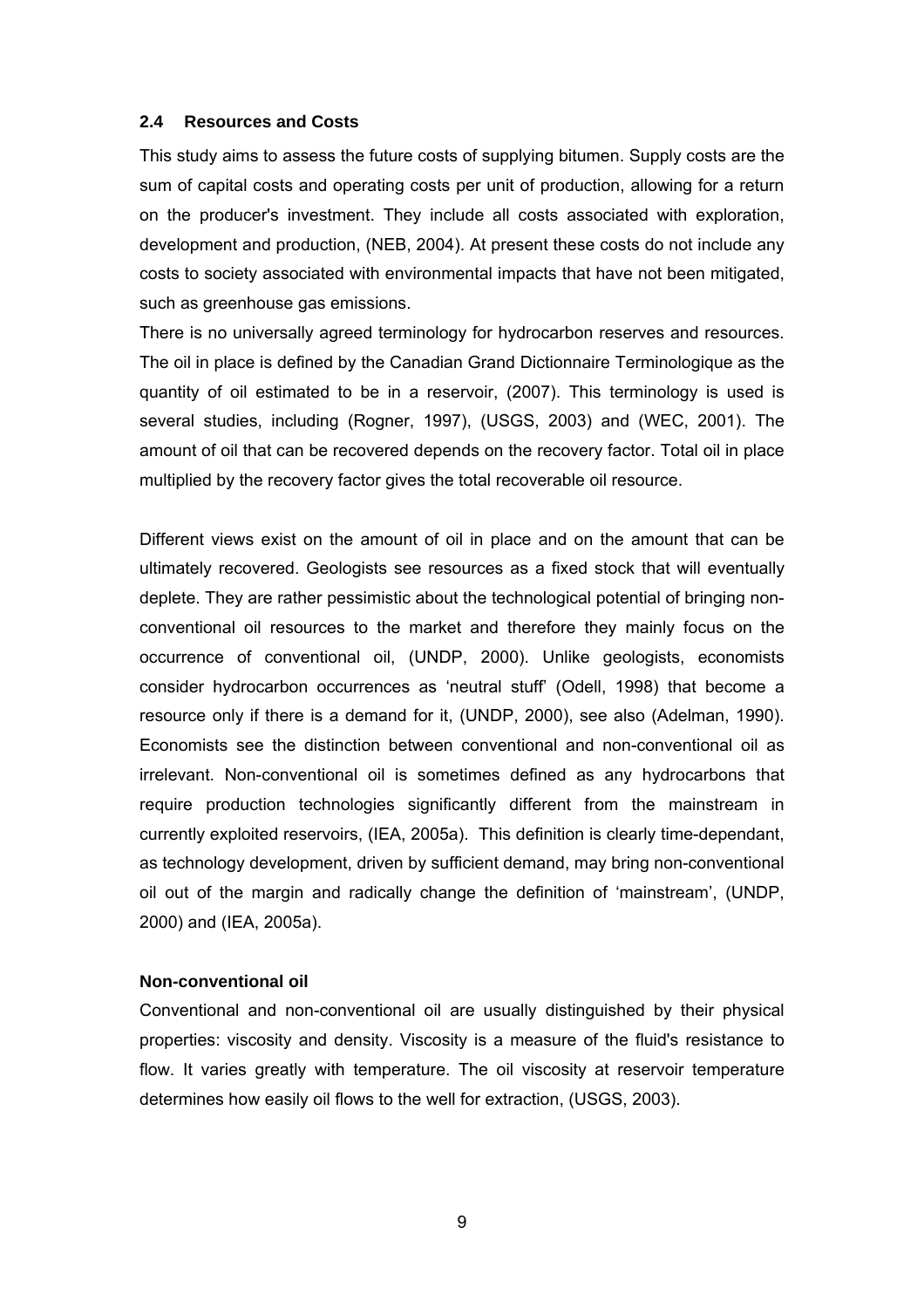Extra-heavy oil is more viscous and dense than conventional oil, it is still mobile at reservoir conditions: density < 20°API and 100cP < viscosity < 10,000cP.

Bitumen is more dense and more viscous than extra-heavy oil, it is not mobile at reservoir conditions, (Cupcic, 2003): density < 12°API and 10,000cP < viscosity.

Oil shale is a fine-grained sedimentary rock rich in organic matter, (USGS, 2005): oil shales contain kerogen, which is a solid, insoluble organic material.

Conventional oil can also be defined as oil produced by primary or secondary recovery methods, while non-conventional oil is not recoverable in its natural state through a well by ordinary oil production methods, (Grand Dictionnaire Terminologique, 2007). Some types of heavy oil can flow very slowly but most require heat or dilution to flow to a well, (Centre for energy, 2007a). Bitumen does not flow at reservoir conditions and usually occurs in oil sands.

On the economists' side, the IEA estimates that resources of heavy oil and bitumen worldwide amount to around 6 trillion barrels, of which 2 trillion barrels are ultimately recoverable, (IEA, 2005a). The USGS estimates that 651 billion barrels of natural bitumen and 434 billion barrels of heavy oil are ultimately recoverable worldwide, (USGS, 2003). The USGS estimates the total oil shale resources to be at least 2.8 trillion barrels. This figure is conservative as several deposits haven't been explored sufficiently and some deposits were not included in the USGS survey, (USGS, 2005 p1). The chart below shows one view on the conventional and non-conventional oil in place.



Source: Adapted from (WEC, 2001) and (Meyer and Attanasi, 2004)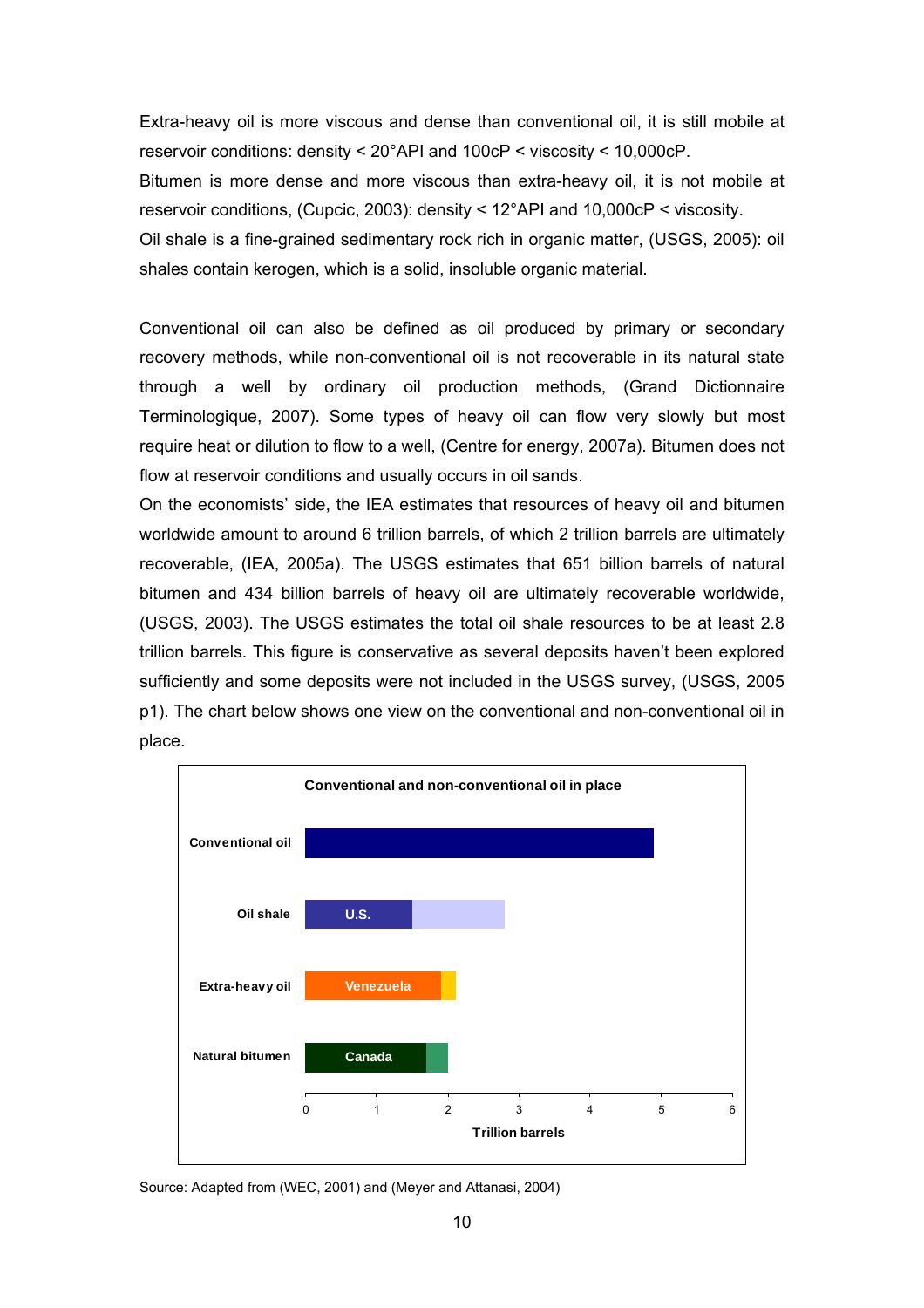#### Figure 2 – Conventional and non-conventional oil in place

Non-conventional oil in place in known heavy oil and bitumen accumulations approximately equals the remaining conventional light oil in place (API > 22°). Bitumen resources are concentrated in Canada and extra heavy oil resources are concentrated in Venezuela, (Gielen and Unander, 2005): at least 85% of the world total bitumen occurs in Canada while 90% of world extra-heavy oil resources in place occur in Venezuela. Major oil shale resources are in China, Estonia, the United States, Australia, and Jordan, (UNDP, 2000 p141). World coal resources in place are estimated at over 20 trillion barrels of oil equivalent (boe), of which over 3.6 trillion boe would be recoverable (BGR, 2005 p7).

The figures presented on the graph above could suggest that non-conventional oil resources are known precisely and are highly concentrated geographically. But this graph only shows the estimates from one source: the amounts of non-conventional oil in place are not known precisely, and there is huge uncertainty on the amount of oil that will be ultimately recovered. Non-conventional oil resources could benefit from sustained high oil prices, and a renewed interest in those resources could boost the discovery effort and allow for the development of new deposits. The issue about nonconventional oil is less the size of the resources than the rate and costs at which they can be produced, (ASPO, 2003).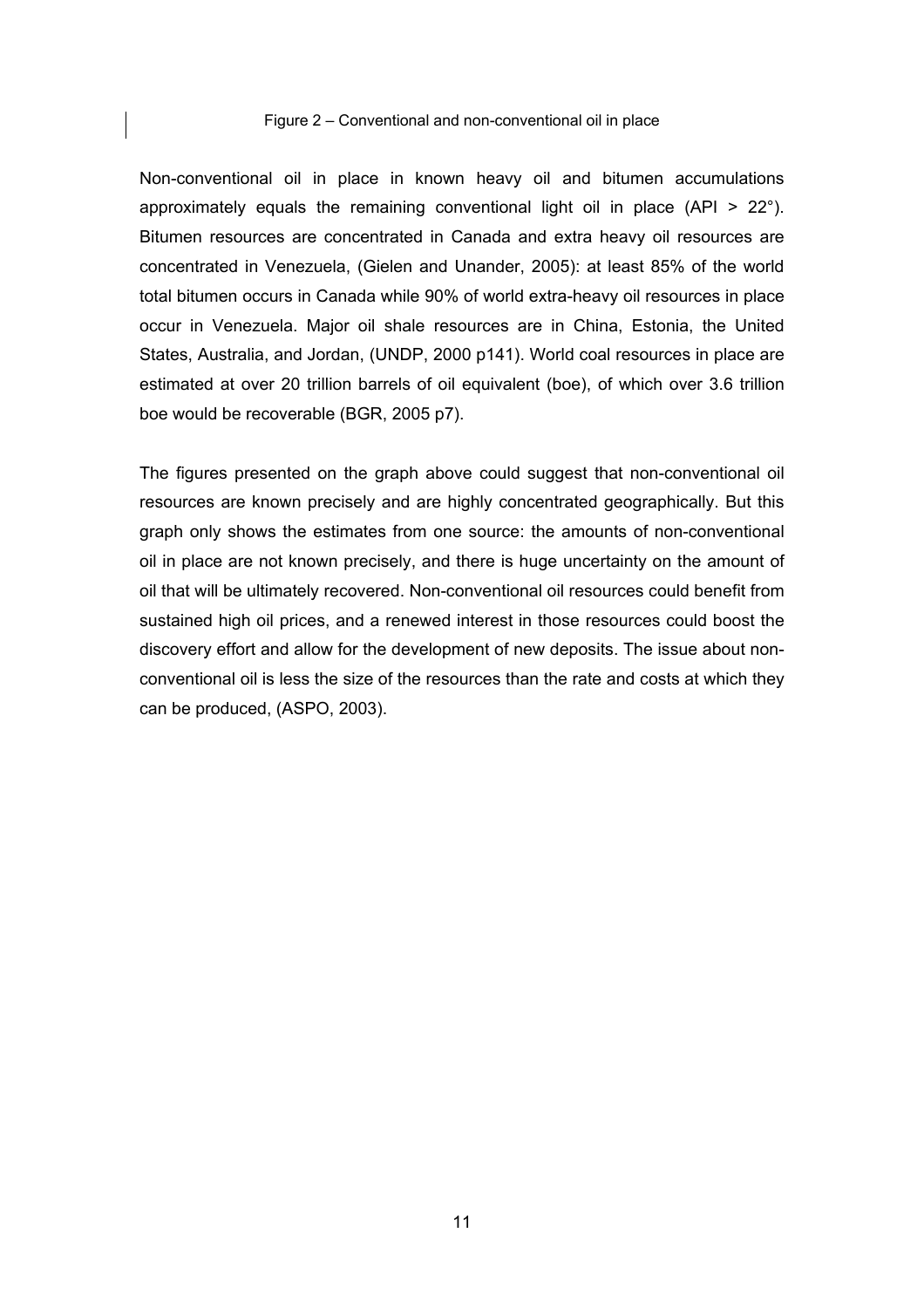#### 3 **Research design**

#### **3.1 Methodology**

#### **Model - Learning and depletion**

This is a forward-looking analysis of the upstream liquid fuel industry, which aims to describe the effects of both learning and production constraints on the costs of supplying fuels. The equation below summarises the first version of the cost model for bitumen, including both learning and depletion effects.

$$
C_t = C_{\min} + (C_0 - C_{\min}) \cdot \left(\frac{X_t}{X_0}\right)^{-b} + C_{\max} \cdot \left(\frac{X_t}{X_u}\right)^{b}
$$

Learning Depletion

With  $X_t =$  Cumulative production at time t

 $X_0$  = Cumulative production at time 0

 $C_t$  = Costs at time t

 $C_0$  = Costs at time 0

And the six parameters:

 $C<sub>min</sub>$  = minimum costs of producing the resources

b = learning coefficient

 $Q =$  total oil in place

 $C_{\text{max}}$  = maximum cost of the depletion

 $y =$  exponent of the depletion

With X<sub>u</sub> = Ultimately recoverable resources with  $\mathbf{X_t} \xrightarrow[\longrightarrow]{ } X_u$ 

And  $X_u = Q \cdot R$ 

Where  $R =$  recovery factor

The first part of the model translates the effect of learning on costs; the second part describes the effect of depletion on costs and is derived from Nordhaus. The depletion and learning effects are additive as the study aims at assessing their relative influence on the cost trend. Learning and depletion are driven by production  $(X_t)$ . Learning drives costs down, and depletion drives costs up, as the resources become depleted and become more difficult to extract.  $X<sub>u</sub>$  is obtained by multiplying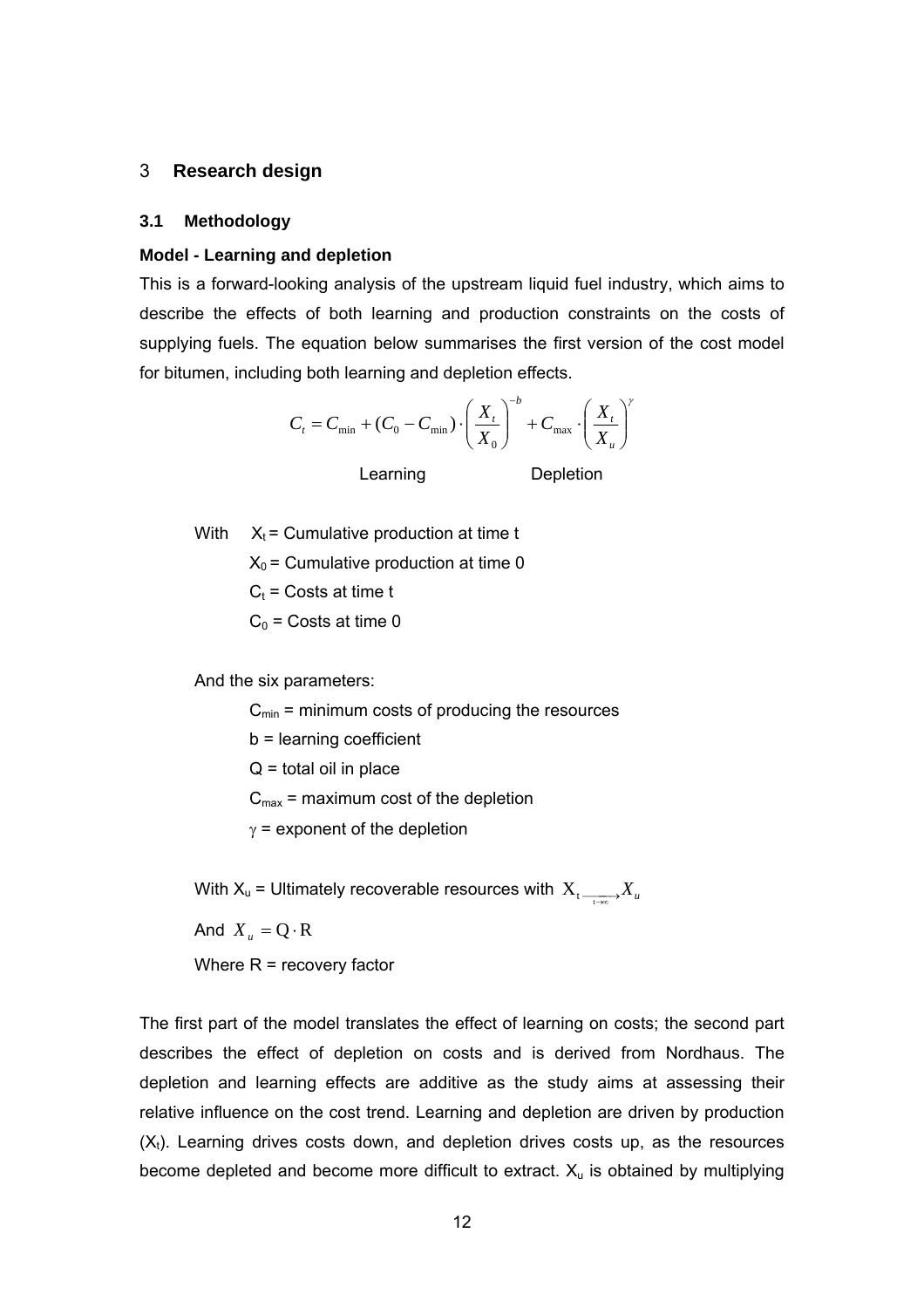two parameters: the total oil in place  $(Q)$  and the recovery factor  $(R)$ . The learning coefficient b defines the pace at which technological change is driving costs down.

 $C_{\text{min}}$  is the minimum cost of supplying the resources

 $C_{\text{max}}$  is the maximum cost of the depletion.

 $C_{\text{max}}$ +  $C_{\text{min}}$  is the cost of extracting the last resources, i.e. when the resources get depleted.

Finally, the exponent of the depletion cost curve gamma defines the pace at which depletion is driving costs up. The cumulative production at time  $t(X_t)$  is exogenous. The exponential form of the depletion part of the cost function is flexible as its parameters can be changed to fit simple as well as more sophisticated models.

# **Production**

The cumulative production at time t  $(X_t)$  is obtained by summing over time the production rate at time t  $(x_t)$ . The production rate is assumed to follow an S-curve: it grows exponentially before reaching a plateau (see Soderbergh, 2006). The production rate is modelled as follows:

$$
x_t = \frac{a}{c + e^{-d \cdot t}}
$$

 $x_t$  is the production rate (barrels/y)

*a c* is the maximum production rate

 $t_1$  is the inflexion point, it determines d



Figure 3 - Production rate (illustration)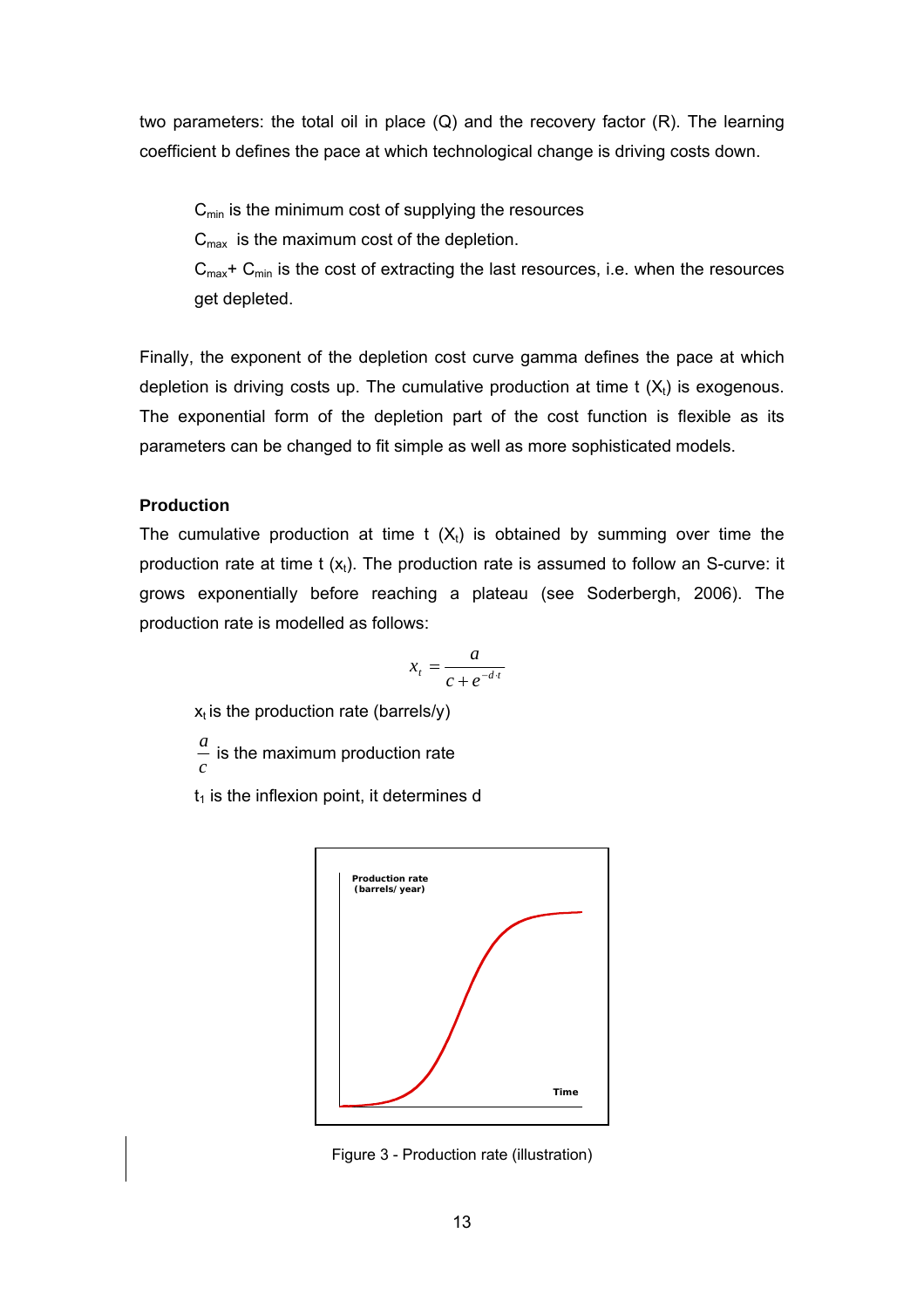The S-curve above is drawn for a=c=d=1, here  $t_1 = 0$ . Parameters a and c are defined by the upper bound of production capacity when time tends towards infinity and the actual production at time 0.

$$
\lim_{t \to \infty} x_t = \frac{a}{c} \qquad ; \qquad x_0 = x_{t=2005}
$$

The speed of increase in production is also considered. The third parameter d is defined using the second derivative of the function. The speed of increase is influenced by the time  $t_1$  when the slope of the logistic function stops increasing and starts decreasing (i.e. the inflection time).

$$
\frac{d^2x_t}{dt^2} = \frac{-d^2 \cdot a \cdot e^{-dt} \cdot (c - e^{-dt})}{(c + e^{-dt})^3}
$$

$$
\frac{d^2x_t}{dt^2} = 0 \Leftrightarrow c - e^{-dt} = 0 \Rightarrow t_1 = \frac{1}{d} \cdot \ln\left(\frac{1}{c}\right)
$$

 $\sqrt{2}$ ⎠

As  $x_0$  is given,  $t_1$  and  $\lim_{t\to\infty}x_t$  are the only parameters that vary.

This model is not entirely satisfactory, as the production rate is determined exogenously. In practice, the production rate will depend on conventional and nonconventional oil prices, which in turn can be influenced by the cost of producing oil.

The learning, depletion and production parameters described above are not known precisely. The effect of uncertainty associated with these input variables on the resulting supply costs should be explored: uncertainty is introduced in the model by assigning subjective probability distributions to the model parameters.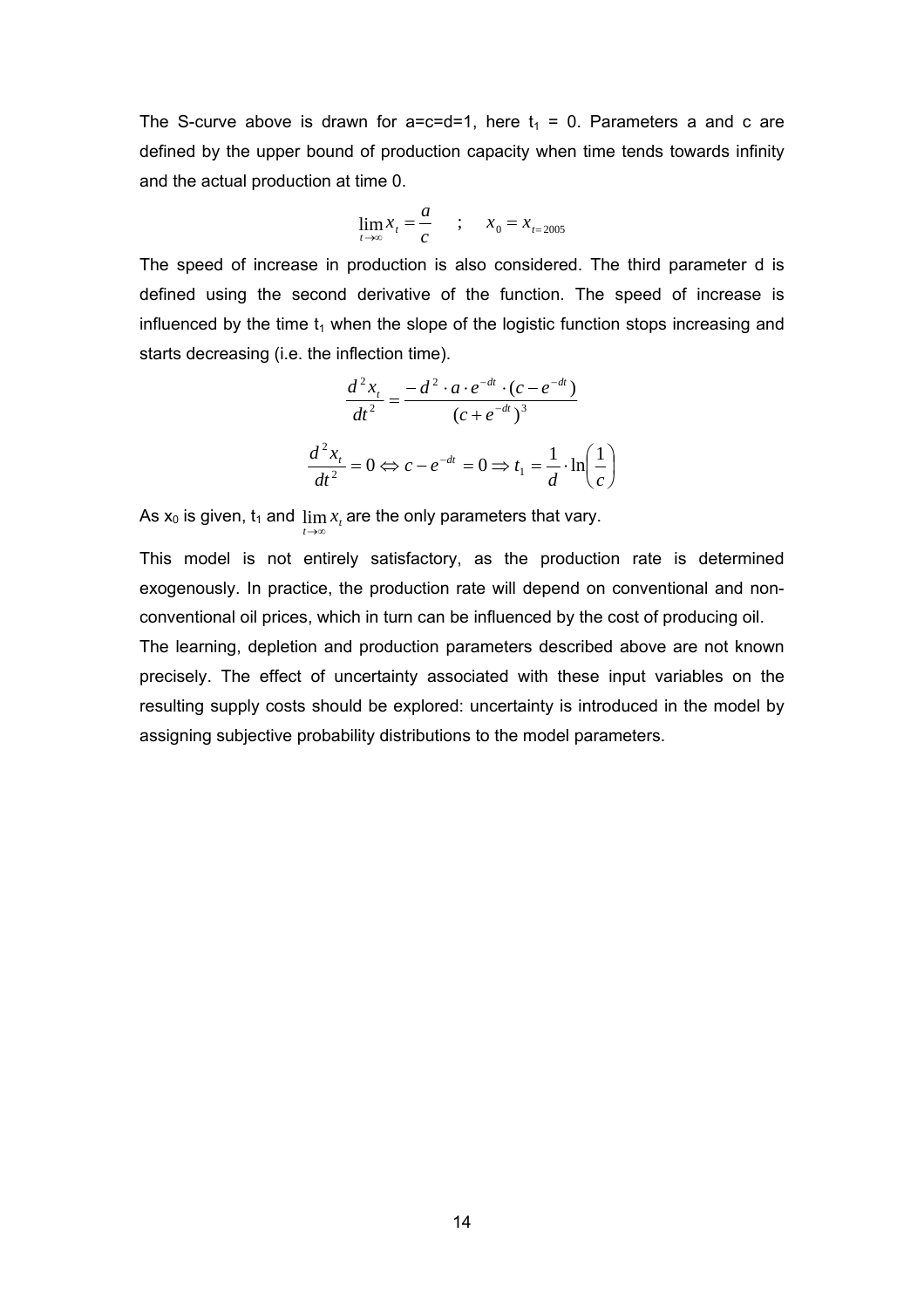#### **3.2 Parameters for Canadian bitumen**

In the first approximation, a triangular distribution is assigned to each parameter. Each distribution is defined by a minimum, a maximum and a most likely value. The direction of the skew of the triangular distribution is set by the size of the most likely value relative to the minimum and the maximum, (Palisade, 2007). A literature review is conducted in order to define the ranges of estimates associated with each parameter.

# **Learning**

The learning effect is first considered separately and the learning coefficient b is calculated using the simple learning model described in the theoretical framework. The simplest approach is to consider the logarithmic form of the equation:

$$
Ln(Ct - Cmin) = Ln(C0 - Cmin) - b \cdot Ln\left(\frac{Xt}{X0}\right)
$$

Plotting  $Ln(C_t - C_{min})$  as a function of  $Ln\left(\frac{X_t}{X_t}\right)$  $X^{\dagger}_{0}$  $\left(\frac{X_t}{X_0}\right)$ and estimating a linear regression

give the learning coefficient b as the slope of the regression. The learning rate obtained is compared to values found in the literature in order to define a plausible range for that parameter.

The learning rate for non-conventional oil technologies is calculated using historical data of supply costs and production volumes from the Canadian Petroleum Producers Association (CAPP) from 1983 to 1998, shown in figure 4. The determination of the learning rate ignores depletion effects. The resulting learning coefficient is 0.78 giving a learning rate (LR) of 42%,  $(R^2=98\%)$ .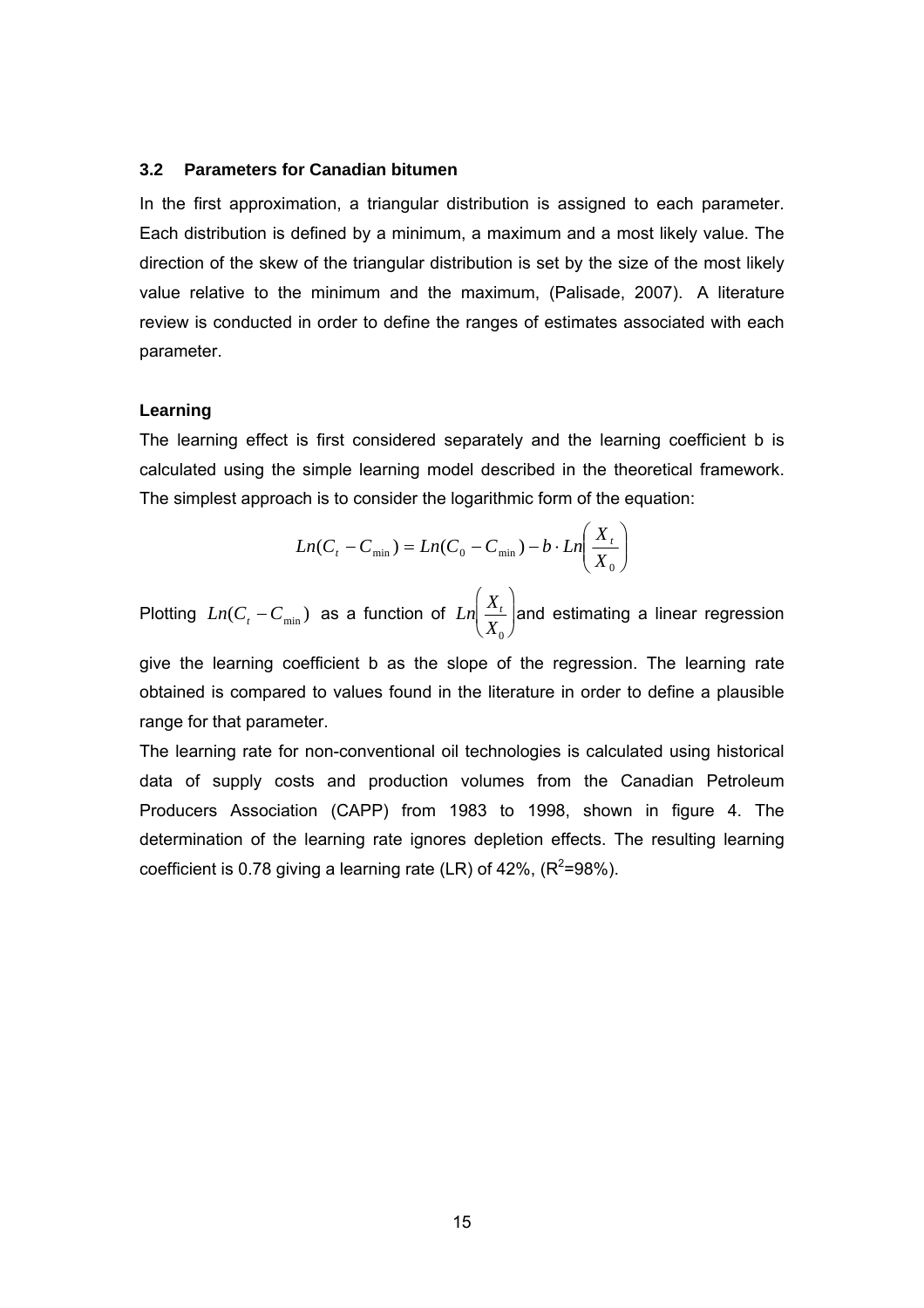

Figure 4 – Costs vs. Cumulative production of Canadian bitumen

The experience curve theory, when used for technology forecasting, assumes that the learning rate will remain constant over time, and the model implies that the rate of learning for emerging technologies will be greater than for mature technologies. According to Margolis (2002), "the process of innovation is inherently uncertain". The potential for breakthroughs is difficult to quantify and is not fully captured in the experience curve theory. Also, the ability of a technology to continue benefiting from learning is uncertain (IEA, 2000 p92), as the learning curve theory ignores theoretical and technical limitations that may hinder further cost reductions. For these reasons, and in order to capture the uncertainty associated with the future learning pace of these technologies, a range of estimates is assigned to the learning rate parameter. The calculated learning rate of 42% is rather high compared to other technologies (see McDonald and Schrattenholzer, 2001). Also, the oil sand extraction technologies could have benefited from previous learning from similar technologies in other mining industries. If so, the cumulative production to be considered when calculating the historical learning rate should include the production volumes of these industries. This would result in a lower learning rate for oil sands extraction technologies and less dramatic cost decrease in the future.  $LR = 42\%$  is therefore chosen as the upper bound of the range.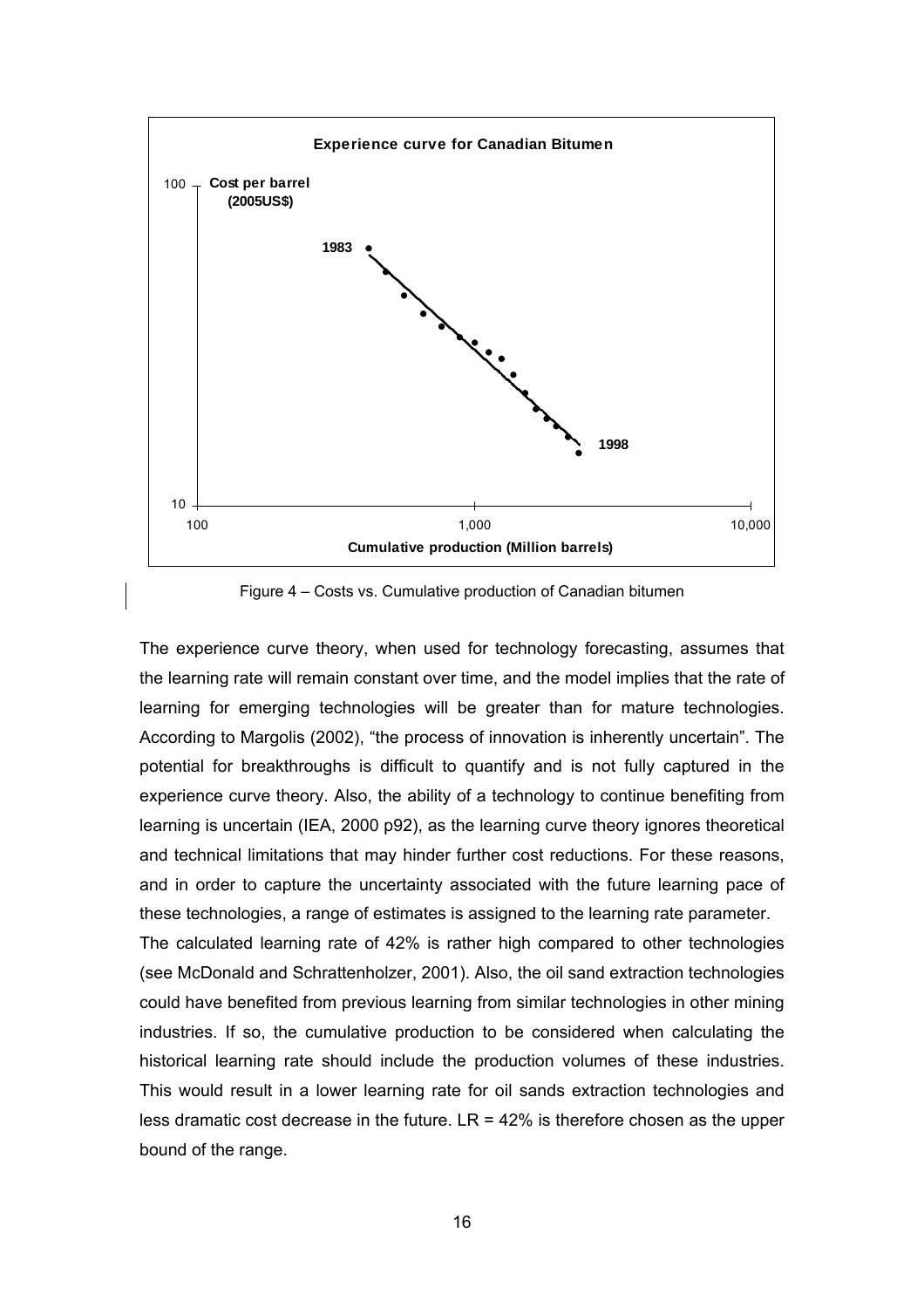The IEA used data from the Oil and Gas Journal to estimate that Canadian oil sands show a learning rate of about 20% (this figure is obtained from a local fit, with the global fit showing a learning rate of 27%), (IEA, 2005a p116). The report suggests that production costs, not supply costs, were used to calculate this learning rate. However, it is not entirely clear what these costs include and which period of time was chosen. The 20% value is therefore chosen as the lower bound of the range.

A way to capture the theoretical and technical limitations mentioned earlier is through the parameter  $C_{min}$ , the minimum costs of supplying bitumen, see (Anderson and Winne, 2003). There is little information about what the minimum costs of supplying oil from non-conventional deposits will be in the future, as potential cost reductions are usually underestimated, (Anderson, 2005).

Most of Canadian bitumen is mined. Assuming that the mining technologies are similar for bitumen and coal production, a first estimate of  $C_{min}$  is given by the costs of mining coal from the world most efficient open pit coal mine. According to the IEA, citing the Association of Coal Importers, the world's lowest-cost coal producer on the Atlantic market is South Africa, with mines producing coal at US\$5/ton, (IEA,  $2005b$ <sup>[3](#page-16-0)</sup>. On average, two tonnes of oil sands are needed to produce one barrel of synthetic crude oil, (Centre for Energy, 2007b), and the upgrading yield of natural bitumen into synthetic crude oil varies from 0.8 to 0.9 barrels of oil per barrel of natural bitumen input (WEC, 2007). About 1.8 tonnes of oil sands are thus required to produce one barrel of bitumen, so the upper bound of the range for  $C_{\text{min}}$  is set at US\$9/barrel. Bitumen will then be upgraded into synthetic crude oil, which is a substitute to conventional crude oil. The upgrading stage is not included in this analysis.

Some heavy oil can be produced using primary recovery, although it is very inefficient. The costs of primary recovery are generally low. In difficult offshore areas, it can range from US\$2/barrel to US\$10/barrel, (Roumasset et al, 1983). The lower bound of the  $C_{min}$  range is therefore set at US\$2/barrel. The range for  $C_{min}$  should also be compatible with the historical costs of supplying bitumen: production costs of US\$10 per barrel have been observed (NEB, 2004) so the condition Cmin≤10 should be satisfied. C<sub>min</sub> is a very uncertain parameter, which explains its very wide range.

 $C_0$  is the cost of supplying bitumen at time 0 (i.e. year 2005).  $C_0$  is set at US\$15 per barrel of bitumen produced (i.e. CA\$19 per barrel), following (NEB, 2006). The costs of supplying Canadian bitumen are not the same for every deposit, depending on

l

<span id="page-16-0"></span> $3$  Surface mining techniques are used for coal seams at a maximum depth of 45 to 60 metres (150-200 feet), (EIA, 1996), while oil sands can be recovered by surface mining where deposits are less than 75 metres deep, (National Energy Board, 2000).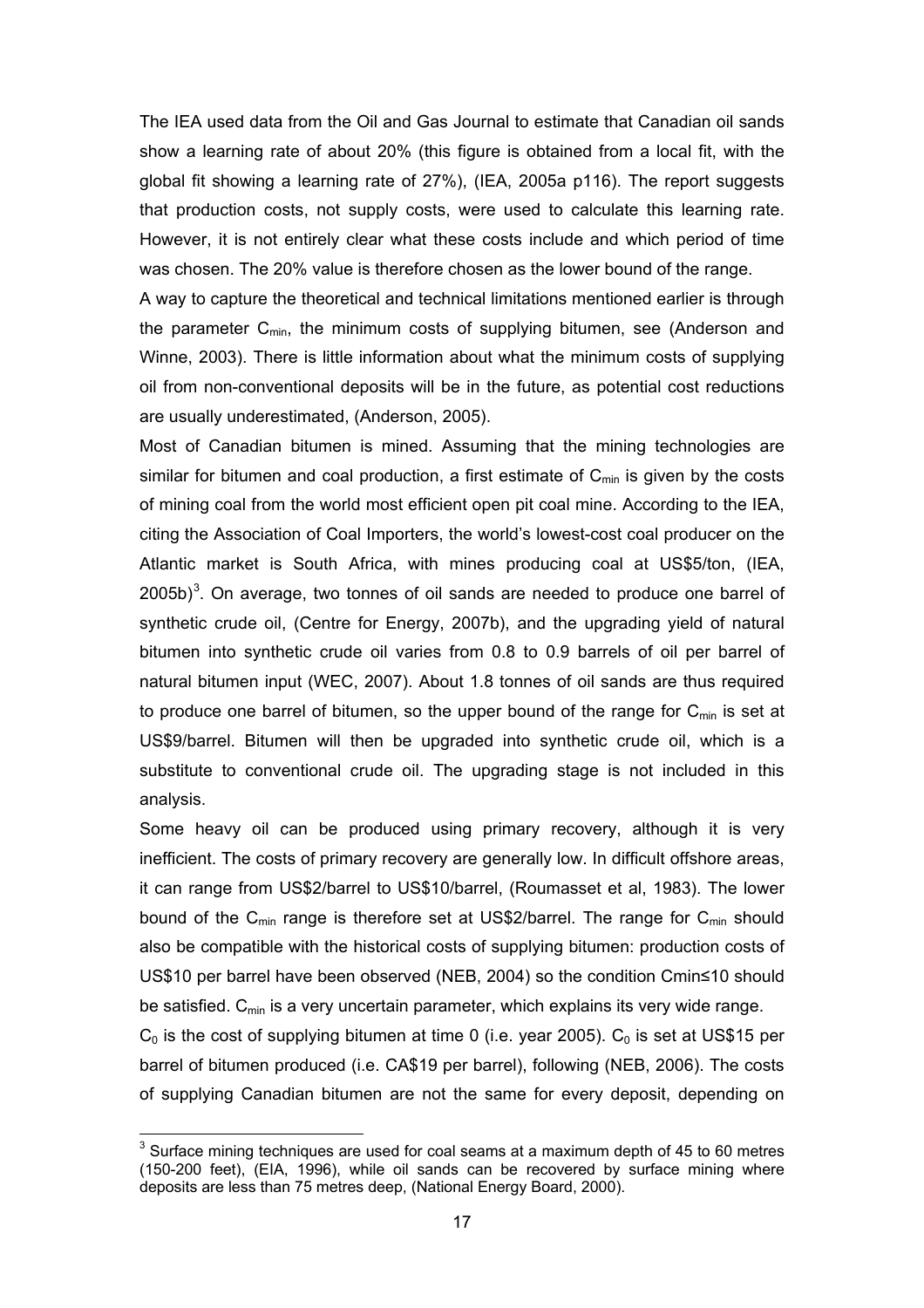particular physical characteristics. The values found in the literature also depend on the assumptions made about the rate of return to the producer. The model will be later improved to include  $C_0$  as a third learning parameter, with a probability distribution assigned to it.

# **Depletion**

The estimates of the depletion parameters are obtained using the same method as previously. The logarithmic form of the depletion equation is considered:

$$
Ln(C_t) = Ln(C_{\text{max}}) + \gamma \cdot Ln\left(\frac{X_t}{X_u}\right)
$$

Plotting  $Ln(C_{t})$  as a function of  $Ln\left(\frac{R_{t}}{Y}\right)$ ⎠ ⎞  $\overline{\phantom{a}}$ ⎝  $\big($ *u t X*  $Ln\left(\frac{X_{t}}{X_{t}}\right)$  and estimating a linear regression of the

curve obtained gives the depletion exponent  $\gamma$  as the slope of the regression. The exponential of the intercept gives the maximum depletion costs  $C_{\text{max}}$ . Some modelling results on the supply of hydrocarbons in general and non-conventional oil in particular are available in the literature.

Attanasi produced incremental cost function showing "the quantity of resources that the industry is capable of adding to proved reserves or cumulative production" as a function of long term marginal costs, (USGS, 1995 p2). These costs are incremental costs, in finding, developing, and producing crude oil from undiscovered conventional oil fields and continuous-type oil accumulations in onshore and offshore areas of the United States. These curves assume no subsequent cost reductions through technology learning (IEA, 2005a), the determination of depletion parameters thus ignores learning effects. The European SAUNER project uses Attanasi's estimates to produce world oil supply cost curves for various categories of oil, including tar sands and heavy oil. Rogner (1997) also produced similar aggregate quantity-cost curves for global oil resources. These results, including Nordhaus' (1999), are fitted to the depletion model. The resulting estimates for  $\gamma$  and  $C_{\text{max}}$  are summarised in table 1.

|            | Nordhaus | Roaner | SAUNER 2000 | SAUNER 2000 |
|------------|----------|--------|-------------|-------------|
| Parameters | 1999     | 1997   | Cat iv-vi   | Cat iv      |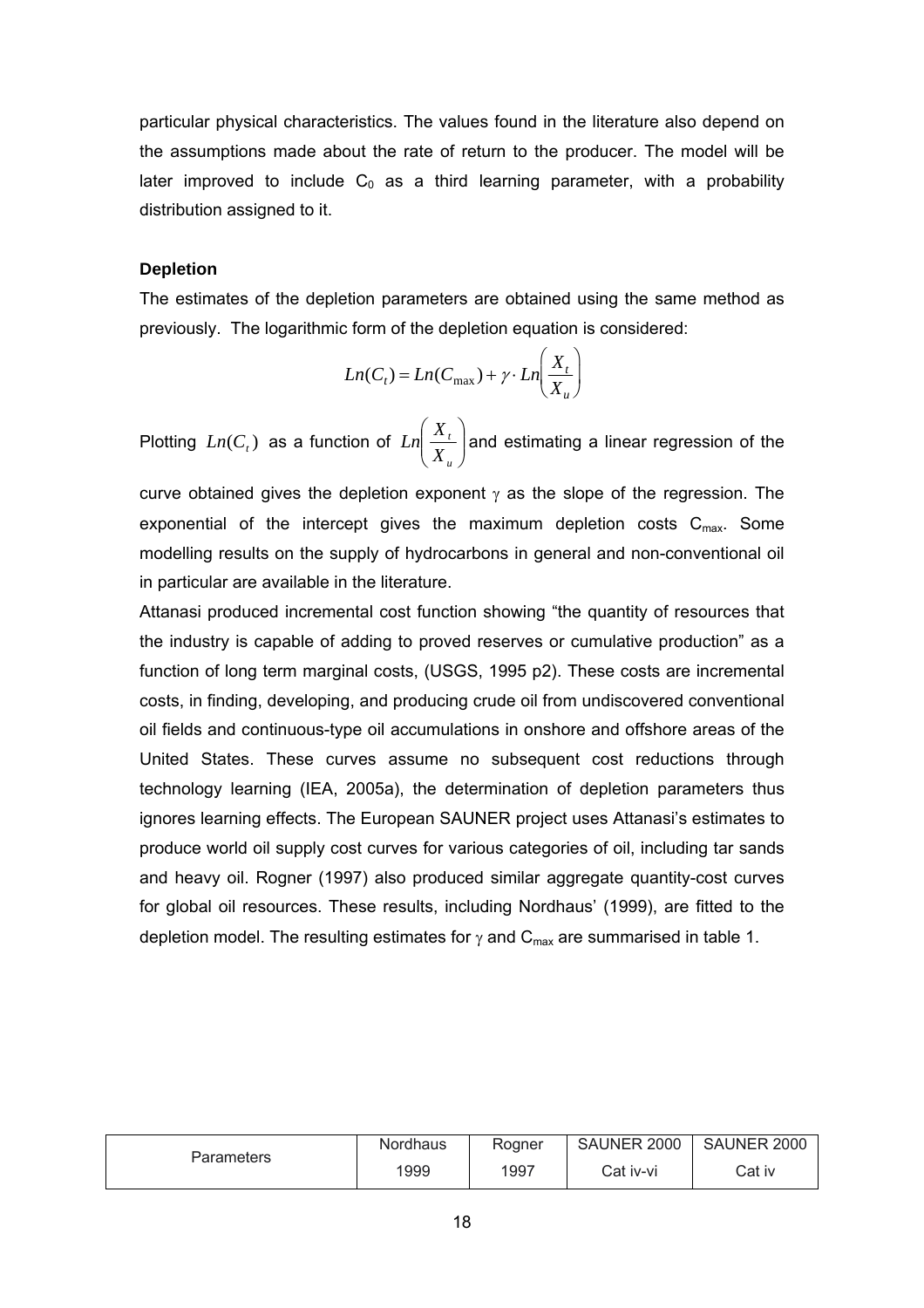| Maximum depletion costs - $C_{\text{max}}$ | 81  | 105 | 126 | 91  |  |
|--------------------------------------------|-----|-----|-----|-----|--|
| (\$/barrel)                                |     |     |     |     |  |
| Exponent - $\gamma$                        | 4.0 | 1.0 | 1.3 | 2.1 |  |
| (no unit)                                  |     |     |     |     |  |

Table 1 – Estimates of depletion parameters

The lower and upper bounds of the range for the maximum depletion costs  $(C_{\text{max}})$  are set at 81 and 126 US\$/barrel respectively. The lower and upper bounds of the range for the depletion exponent ( $\gamma$ ) are set at 1 and 4, respectively. The alternative assumption of constant extraction costs can also be captured using this modelling framework, thanks to the parameters  $C_{\text{max}}$  and  $\gamma$ . In that case, learning would drive costs down until they reach  $C_{min}$ . The constant extraction costs would be captured in  $C<sub>0</sub>$ .

#### **Production**

The Oil and Gas Journal (2002) estimates the worldwide bitumen in place at more than 3 trillion barrels. This includes Canada's bitumen in place of 1.7 – 2.5 trillion barrels. The Canadian National Energy Board estimates the total bitumen in place in Canada to be between 1.6 and 2.5 trillion barrels (2004): these are chosen as the extreme values of the range for that parameter.

The recovery factor is the percentage of the total oil in place in a reservoir which can be recovered by a combination of primary, secondary and tertiary techniques, (Grand Dictionnaire Terminologique, 2007). In this study, the ultimate recovery factor is the amount of oil that could ultimately be produced as a percentage of the total amount of oil in place in bitumen.

The U.S. Geological Survey (USGS) estimates the recovery rate for North American natural bitumen at 32%, (2003). The Canadian National Energy Board estimates that about 12% of the bitumen in place is recoverable, (National Energy Board, 2004 p4). According to the Alberta Energy and Utilities Board, 315 billion barrels of bitumen will be ultimately recoverable, "under expected technology and economic conditions", which also corresponds to a recovery factor of 12%. This figure is consistent with the IEA estimates of 300 billion barrels ultimately recoverable out of 2.5 trillion barrels of bitumen in place in Canada. The values 40% and 10% are chosen as the upper and lower bounds of the parameter range. However, the issue about non-conventional oil is less to do with the size of the resources than the rate at which they can be produced, (ASPO, 2003).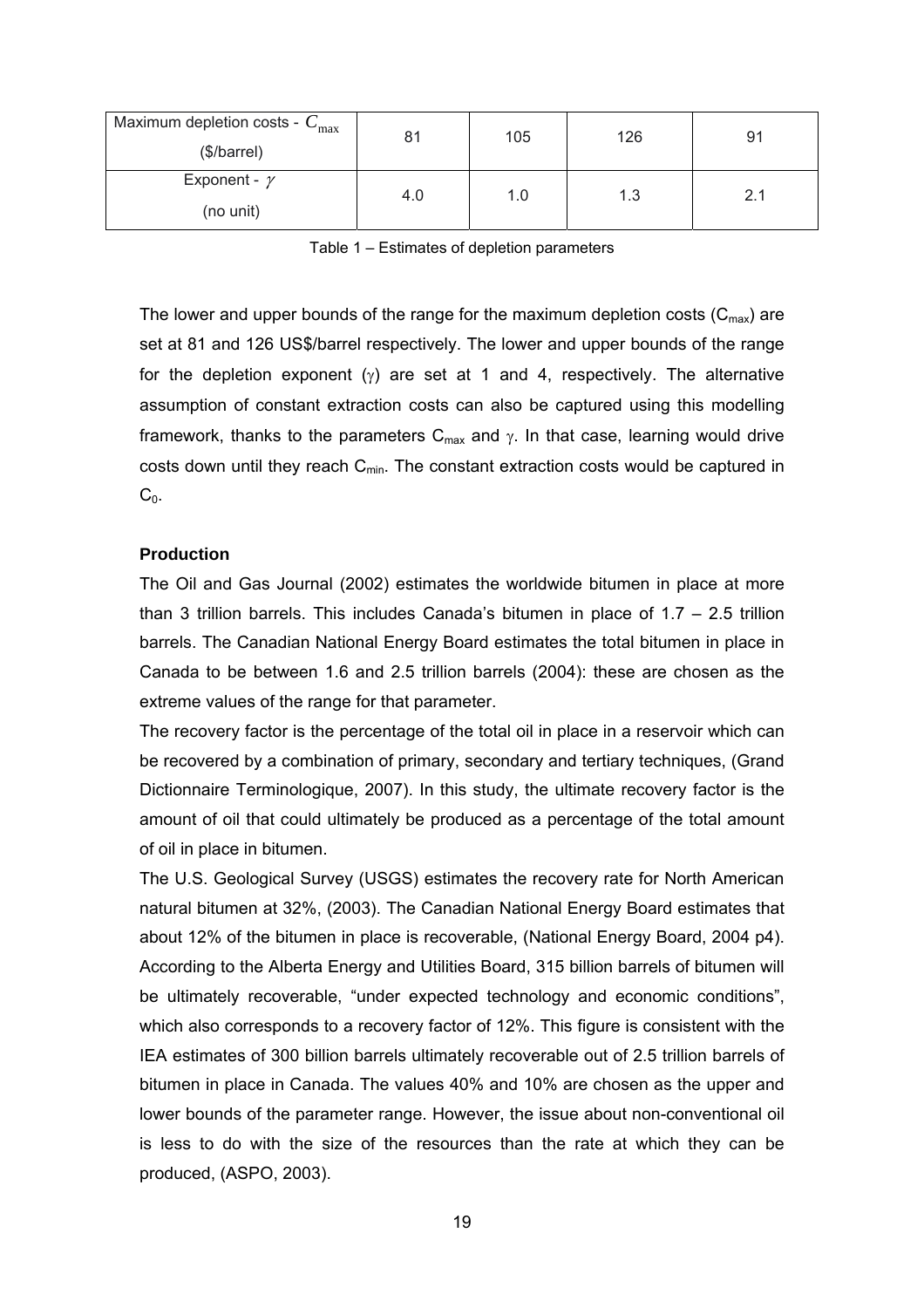According to the 2004 World Energy Outlook (IEA, 2004a), total non-conventional oil production is projected to grow from 1.6 Mb/d in 2002 to 3.8 Mb/d in 2010 and 10.1 Mb/d in 2030. Table 2 shows the range of projections available for Canadian production capacities of bitumen and synthetic crude oil to year 2040.

| Production capacity (Mb/d) - Canadian non-conventional oil |                 |                 |                 |                |                |       |        |            |
|------------------------------------------------------------|-----------------|-----------------|-----------------|----------------|----------------|-------|--------|------------|
| Year                                                       | <b>NEB 2006</b> | <b>NEB 2006</b> | <b>NEB 2006</b> | OGJ            | <b>CAPP</b>    | Knapp | Hirsch | Soderbergh |
|                                                            | All-projects    | Base case       | Low case        | 2003           | 2006           | 2002  | 2005   | 2006       |
| 2000                                                       |                 |                 |                 | 1              |                |       |        |            |
| 2005                                                       | 0.9             | 0.9             | 0.9             | 1.3            | 1              | 1.3   | 1      | 1.3        |
| 2010                                                       | 2.8             | 2.0             | 1.7             | $\overline{2}$ |                | 2.6   |        | 3          |
| 2015                                                       | 4.5             | 3.0             | 1.9             |                | 3.5            | 3.1   | 3.5    |            |
| 2020                                                       |                 |                 |                 | 2.8            | $\overline{4}$ |       |        | 4          |
| 2030                                                       |                 |                 |                 |                |                |       | 5      | 5          |
| 2040                                                       |                 |                 |                 |                |                |       |        | 6          |

Table 2 – Production estimates for Canadian bitumen

The combination of the production parameters  $t_1$  and  $x_{max}$  should cover this whole range of estimates.

There are several constraints that can hinder the growth of the production rate. First, the physical properties of the deposits can prevent oil from being extracted at a higher rate. Bitumen production is also constrained by the significant amounts of natural gas that are required for recovery, (IEA, 2004a). More generally, higher bitumen production is bidding up the price of inputs, such as steel, electricity and natural gas, (Joint Economic Committee – US Congress, 2006), consequently inflating the costs of producing bitumen. Developing and extracting fossil fuels is capital intensive, and the timing of investment in production capacity depends on the cost of capital, (Krautkraemer and Toman, 2003). The IEA estimates the capital cost of creating new capacity in Canada is about US\$5 billion for 0.2 Mb/d, and argues that "mobilising the capital for exploitation of a significant fraction of the resources is likely to take several decades", (IEA, 2005a). The production of bitumen in Canada has also raised environmental issues linked to energy and water consumption, greenhouse gas emissions and land degradation.

These constraints are acknowledged, but whether all of them will persist is uncertain. According to Soderbergh, the long-term future of the Canadian oil sands industry relies on in situ production, (the initial volumes in place suitable for in situ production is twenty times that of mineable bitumen, EUB 2006), and in situ projects require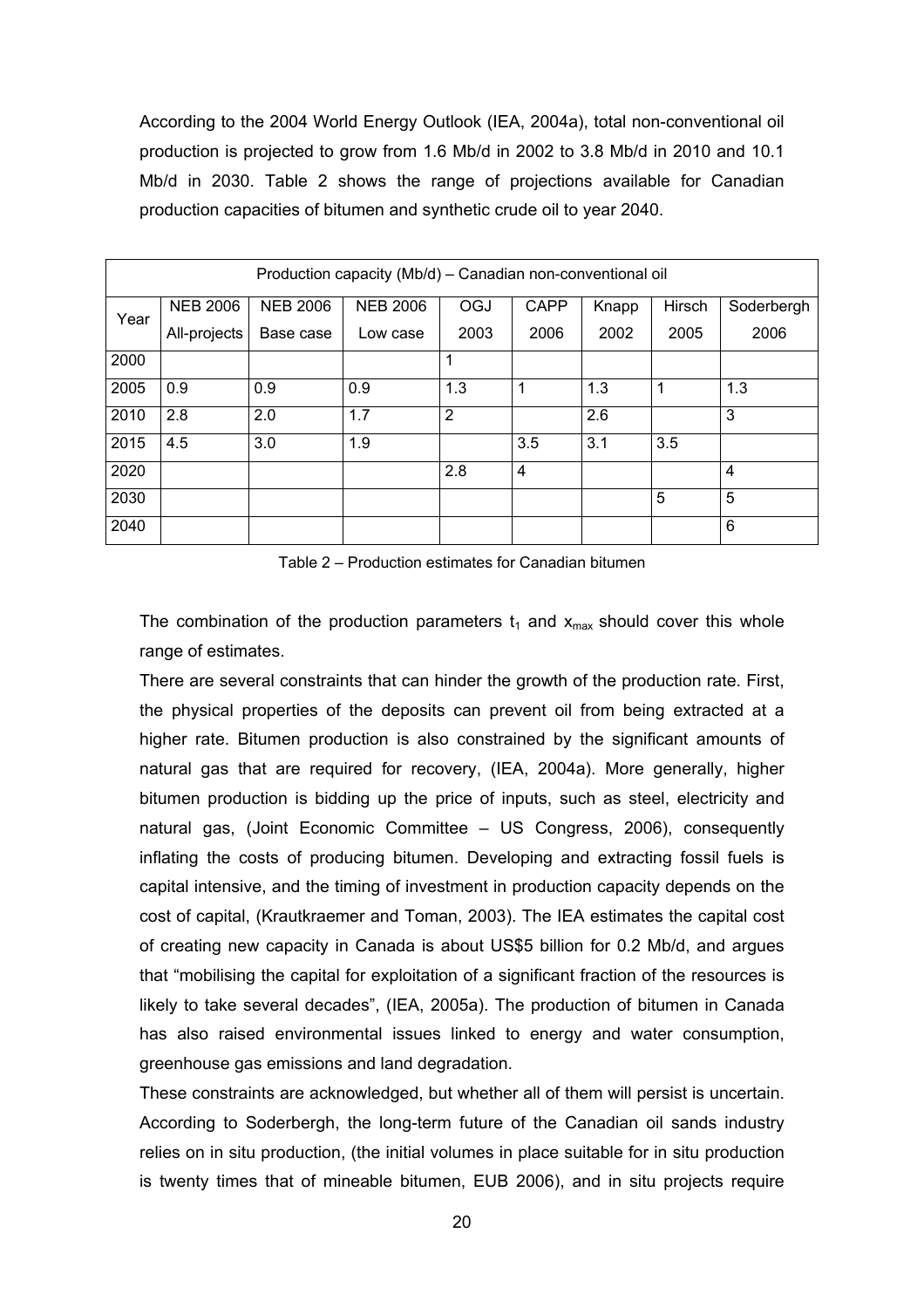lower investments than mining projects. It follows that more rapid development might also be possible. Although Soderbergh assumes supply growth to 2020 to be unconstrained by availability of investment capital, his estimate for 2040 could still be conservative as it only includes proposed oil sands projects. Also, according to the Joint Economic Committee of the U.S. Congress, the price of inputs should stabilise and decline in the longer-term. Advances in extractive technologies should lower the amount of inputs (e.g. natural gas) consumed per output unit, allowing production costs to decline again, (Joint Economic Committee – US Congress, 2006). With supply costs as low as US\$10 -17 for bitumen, (NEB, 2004), the constraints on energy and water resources could be seen as a frictional effect which could be overcome with investment and adequate policies.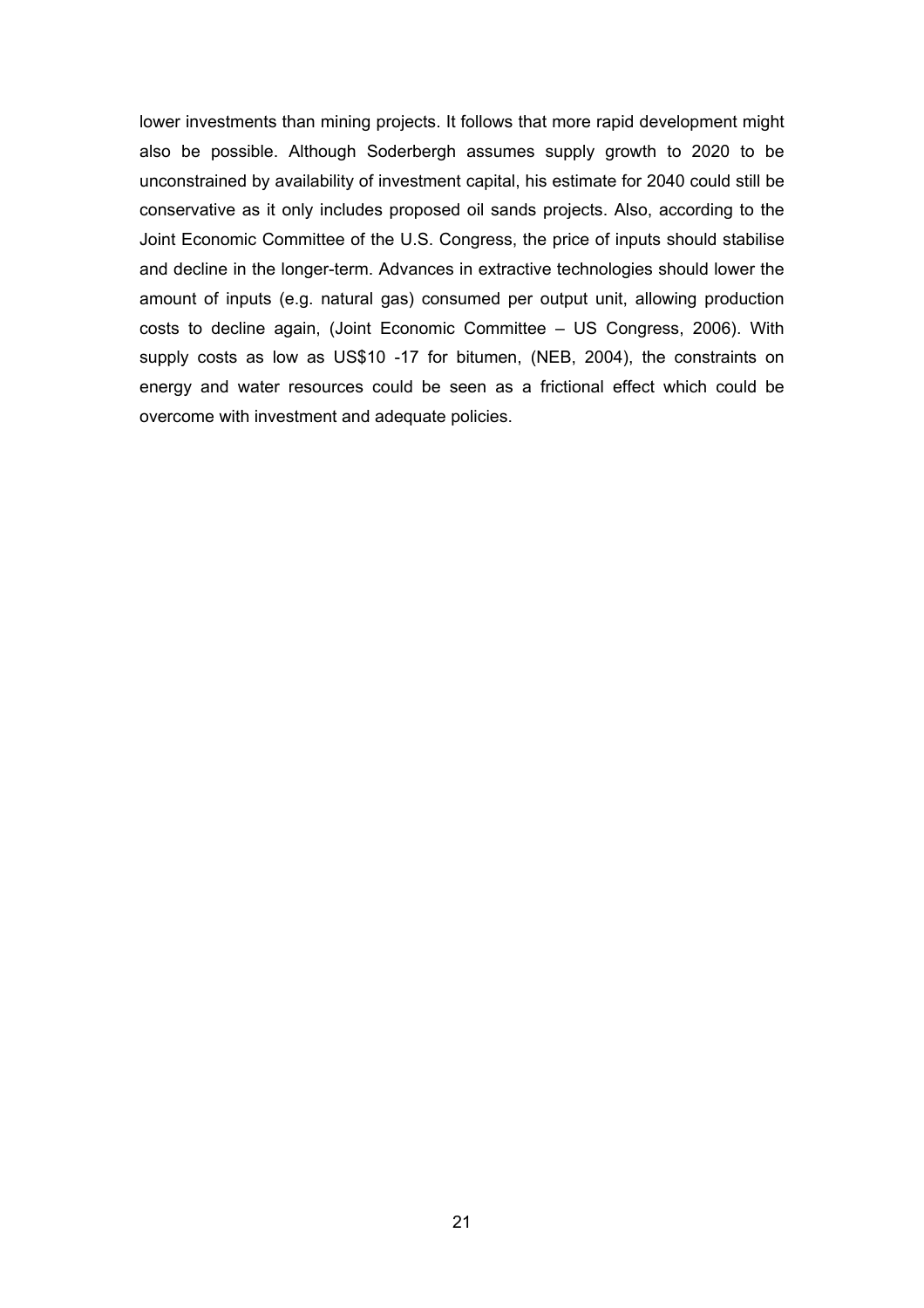# **Summary**

Table 3 summarises the ranges that are assigned to each parameter in the model. The wide ranges translate the large uncertainty on these parameters. These ranges are illustrative: the figures are better than guesses, as the above discussion shows, but they are not the result of a formal elicitation exercise.

| <b>Parameters</b>                                         | Min            | <b>Most likely</b> | <b>Max</b>              |
|-----------------------------------------------------------|----------------|--------------------|-------------------------|
| <b>Resources</b>                                          |                |                    |                         |
| Total oil in place<br>(Trillion barrels)                  | 1.6            | 2.0                | 2.5                     |
| Recovery factor<br>(no unit)                              | 0.12           | 0.26               | 0.4                     |
| <b>Production</b>                                         |                |                    |                         |
| Inflection time t1<br>(year)                              | 2010           | 2025               | 2040                    |
| Maximum production rate $x_{max}$<br>(Mb/d)               | 4              | 5.5                | $\overline{7}$          |
| <b>Depletion</b>                                          |                |                    |                         |
| Maximum depletion costs C <sub>max</sub><br>(US\$/barrel) | 82             | 104                | 126                     |
| Depletion exponent $\gamma$<br>(no unit)                  | $\mathbf 1$    | 2.5                | $\overline{\mathbf{4}}$ |
| Learning                                                  |                |                    |                         |
| Learning rate LR<br>(% )                                  | 20             | 31                 | 42                      |
| $C_{min}$<br>(US\$/barrel)                                | $\overline{2}$ | 6                  | 9                       |

Table 3 – Parameters ranges

It is assumed that all these parameters are independent. These ranges are fed into the model to obtain some preliminary results.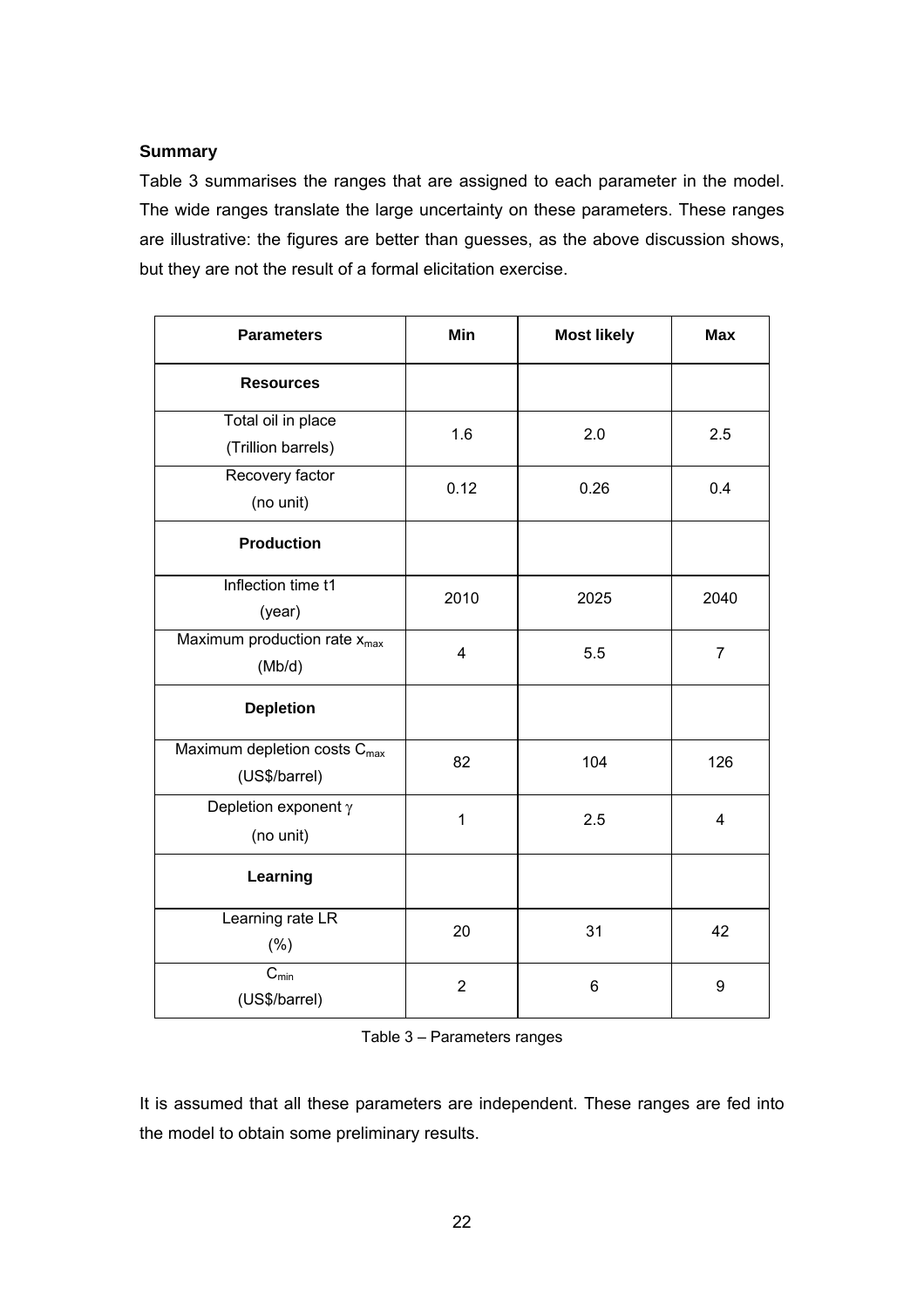# **3.3 Illustrative results - Canadian bitumen**

# **a. Production**

The cumulative production at time t  $(X_t)$  in the model is obtained by summing the daily production rate  $(x_t)$  over time. The graph below shows the cumulative production of oil from Canadian bitumen deposits over time.



Figure 5 – Bitumen cumulative production over time

The centre line represents the trend in mean value. The two outer bands above the mean are the 75<sup>th</sup> and 95<sup>th</sup> percentiles. The two outer bands below the mean are the  $25<sup>th</sup>$  and  $5<sup>th</sup>$  percentile: the narrower the band, the less the uncertainty about the cumulative production, so the uncertainty about future production volumes increases with time.

The mean cumulative production reaches 55 billion barrels in 2050. This is only about 10% of the 'most likely' ultimately recoverable resource in Table 3, and less than 10% of the USGS estimate of bitumen recoverable resources worldwide of 651 billion barrels, (2003). The cumulative production curve is used as an input in the supply cost function below.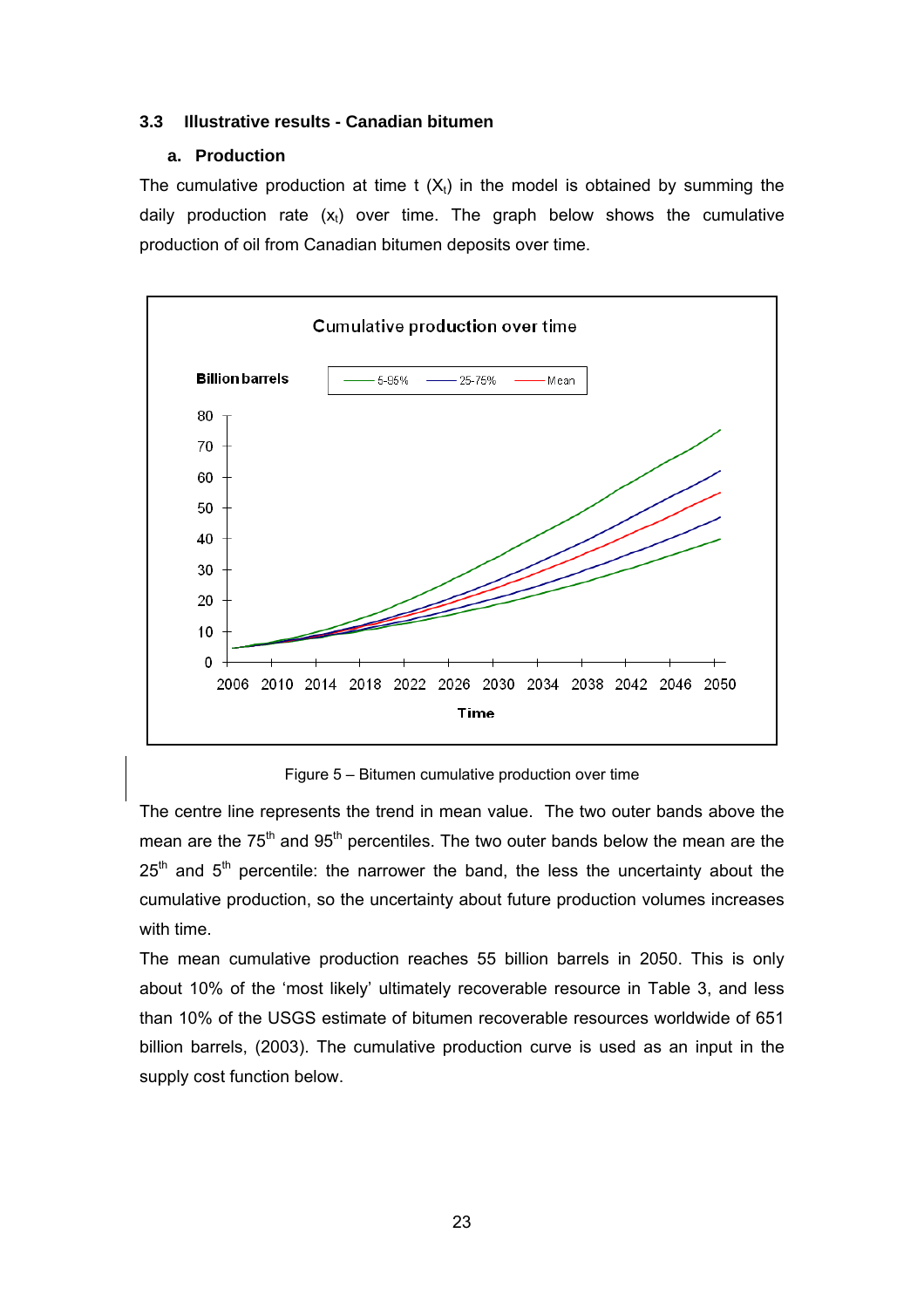# **b. Supply costs**

Using the model described earlier, the parameter ranges summarised above and the cumulative production shown above, the results shown in figure 6 are obtained for the supply costs of Canadian bitumen over time.



Figure 6 – Bitumen supply costs over time

This model reveals the kind of uncertainties that need to be dealt with when designing policies. The results show large uncertainties on future supply costs, with costs falling in the range of \$7 to \$15 in 2050 (2005 US\$). Learning dominates in the 5th percentile curve until 2050, as costs continue to decrease: supply costs fall by around 50% over the 45 year time period. Mean supply costs decrease by 30% over the same period. However, the  $95<sup>th</sup>$  and  $75<sup>th</sup>$  percentile curves show increasing costs in the second half of the time period due to the takeover of the learning effect by the depletion effect.

# **c. Influences**

The influences of each parameter on these results are examined more formally by using the correlation sensitivity analysis in Palisade's @RISK. The higher the correlation between the input and the output, the more significant the input is in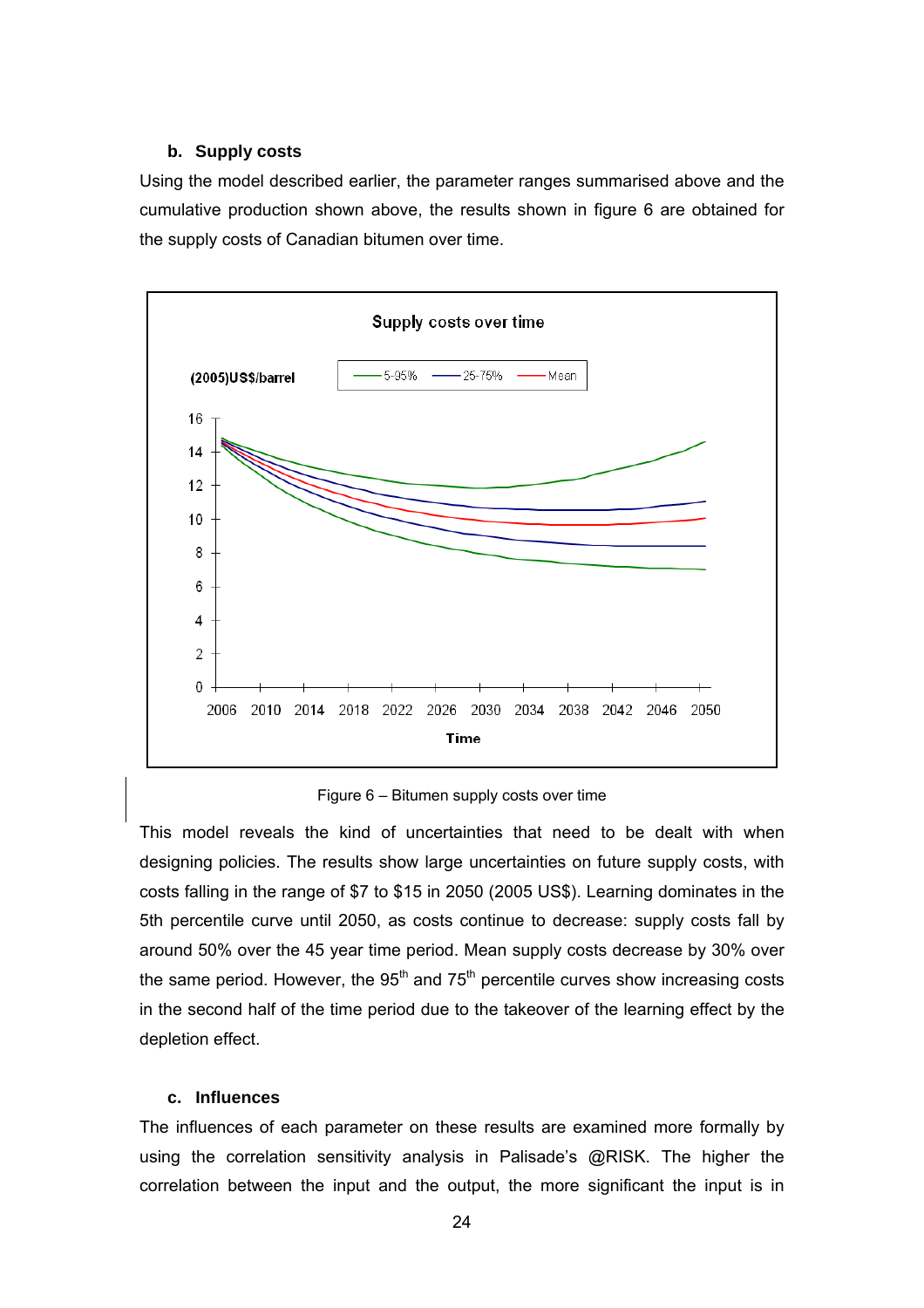determining the output values, (Palisade, 2007). The correlations shown in figure 7 are obtained from a simulation of 10,000 iterations.



Figure 7 - Correlation sensitivities - Supply costs

The longer bars represent the most significant variables. Only the values significantly different from zero (at the 1% level) are included: with 10,000 iterations, the critical value is 0.02 (t-statistic = 2.33). This means that influences down to  $+/-0.02$  are included in the results.

#### **Learning and depletion parameters**

The results show that  $C_{min}$  has the biggest influence on supply costs in 2025. This is mainly explained by the fact that quite a wide range is assigned to that parameter (c.f. Table 3). A higher  $C_{\text{min}}$  constrains the potential decrease in costs due to learning, which explains the positive sign of the correlation sensitivity.

The second most influential variable is the learning rate. The sign of the sensitivity associated with the learning rate parameter is negative, as a higher learning rate will induce costs to decrease further.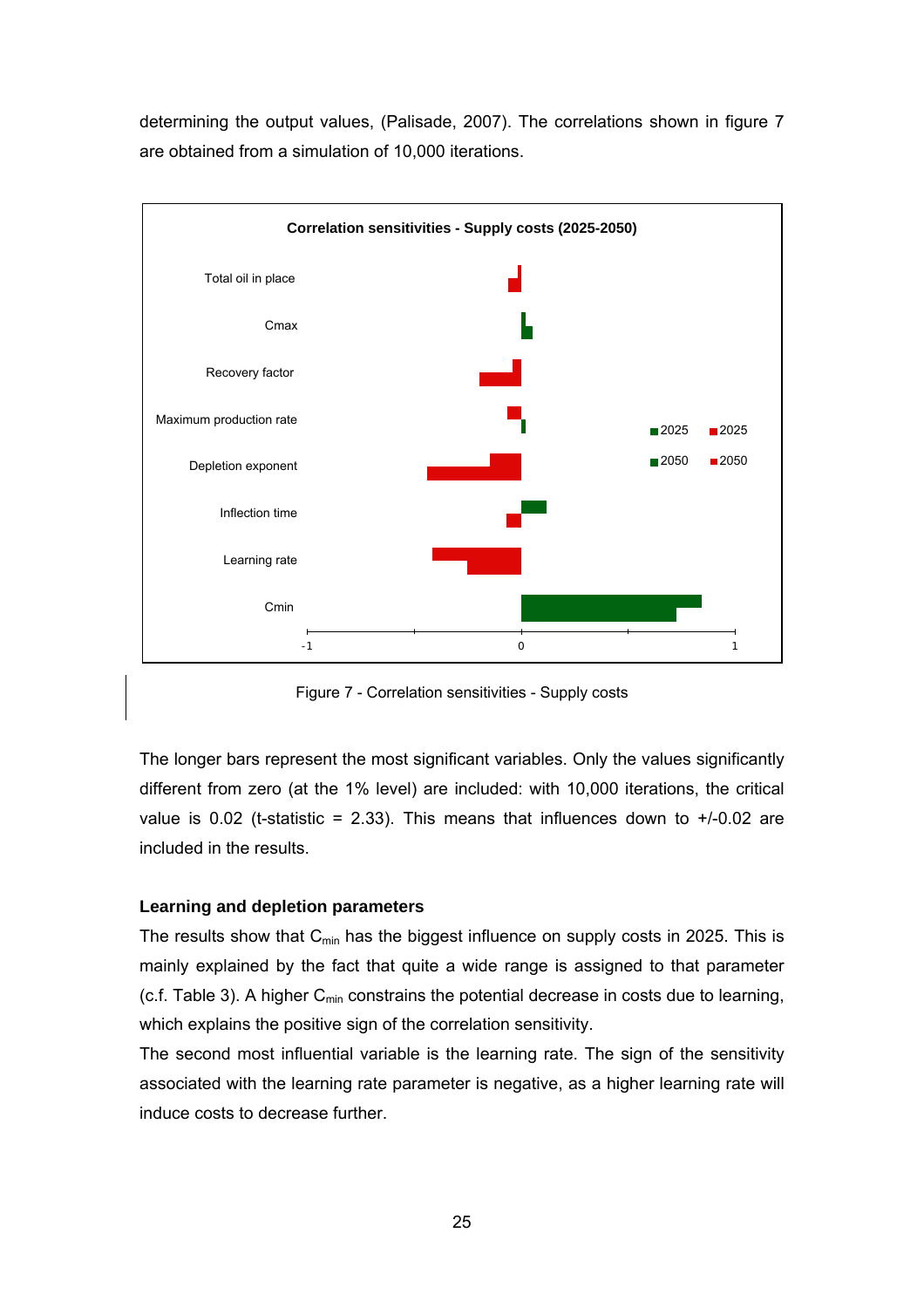The third most influential parameter is the depletion exponent. As  $\frac{A_t}{A} \leq 1$ *u X*  $\frac{X_t}{X} \leq 1$ , a higher

exponent  $(y)$  means lower costs, hence the negative sign of the sensitivity.

By year 2050, costs have started rising: in many runs, the depletion effect is comparable to the learning effect.  $C_{min}$  still has the biggest influence on supply costs in 2050, due to the large uncertainty on that parameter.

The exponent of the depletion cost curve  $\gamma$  is now more significant than the learning rate. Again, because  $\frac{A_i}{A_i} \leq 1$ *t X*  $\frac{X_i}{X}$  ≤ 1 supply costs are negatively influenced by γ.

# **Production parameters**

*u*

Around year 2025, learning is the dominant effect so supply costs are decreasing (see Figure 5), with learning being driven by production. The inflection time  $t_1$  is the time when the growth of the production rate starts to decline, therefore a smaller  $t_1$ means that production, and learning, happen sooner, hence the positive sign of the sensitivity. The same applies for the second production parameter  $x_{max}$  (maximum production rate). A higher maximum for the production rate means that more oil is produced, driving costs further down through learning.

Depletion, like learning, is driven by production. A smaller  $t_1$  means that production and depletion happen sooner, driving up supply costs in 2050 once depletion effects start to bite. The same applies to the maximum production rate  $x_{max}$ . A higher value will increase supply costs in 2050.

#### **Resource parameters**

 $X<sub>u</sub>$  is the ultimately recoverable resources and only appears in the depletion term of the model. If the recovery factor R increases,  $X<sub>u</sub>$  increases, postponing depletion and its upward effect on costs, hence the negative signs of the correlation sensitivities.

The resources variables (total oil in place Q and recovery factor R) are more significant in 2050 than 2025 while the sign of their sensitivities remain the same. This is explained by the fact these parameters only appear in the depletion part of the model and that the depletion effect dominates over the learning effect in 2050.

Looking at these influences will help us to concentrate on the most influential parameters, in order to start refining the study. The most influential parameters appear to be  $C_{min}$ ,  $\gamma$  and the learning rate. The inflection time is less influential, but shows the interesting characteristic of changing sign between 2025 and 2050. Let's have a closer look at the influence of these parameters over time.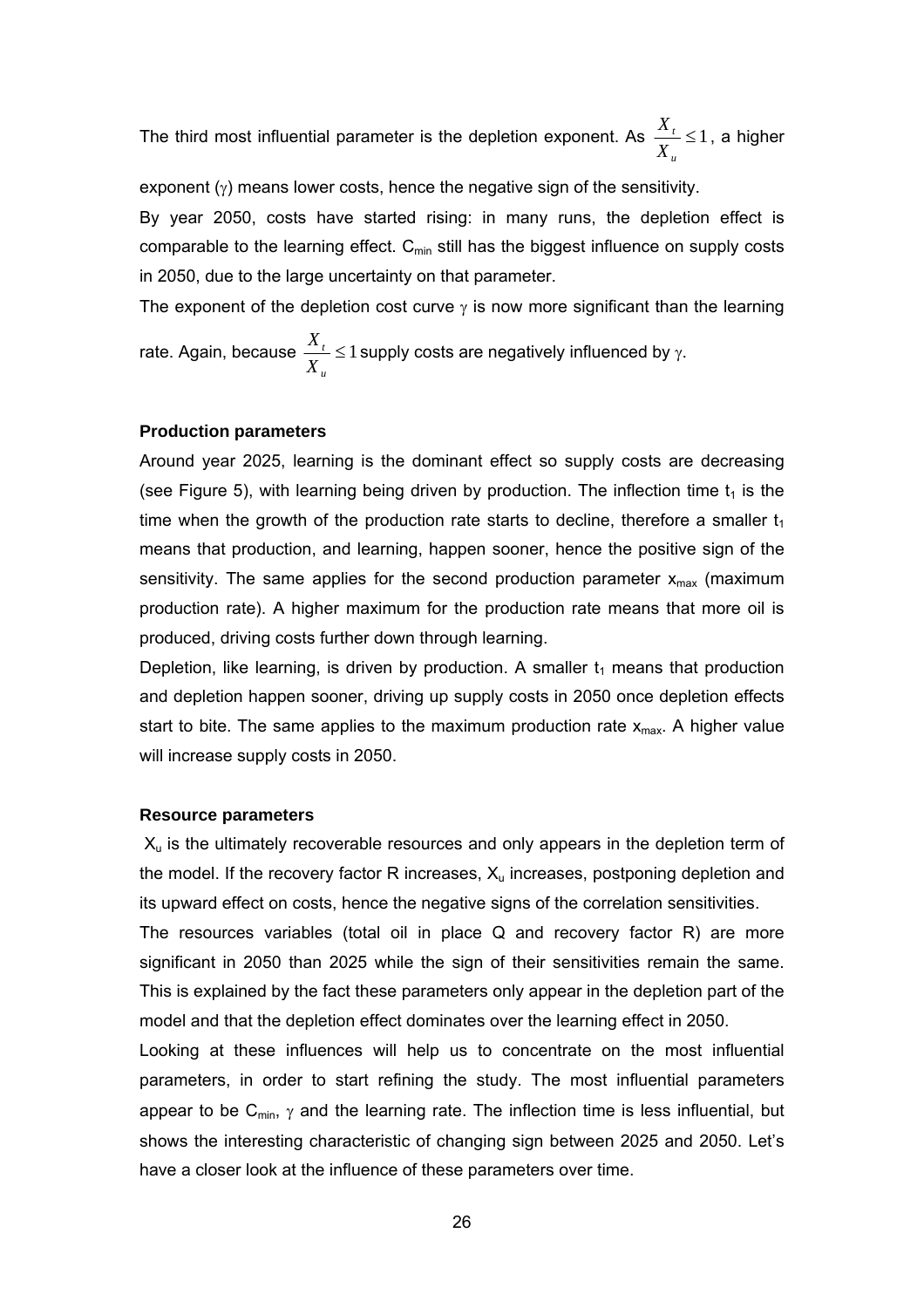#### **d. Evolution of correlation sensitivities over time**

The graph below shows the evolution of the influence of the learning rate (red), the depletion exponent  $\gamma$  (yellow), C<sub>min</sub> (blue) and the inflexion time t<sub>1</sub> (green) on the supply costs between 2010 and 2050.



Figure 8 – Evolution of correlation sensitivities over time

Over time, the influence of the learning rate on the supply costs is decreasing, while the influence of the depletion parameter increases. The learning effect is gradually overtaken by the depletion effect.

Learning and depletion are driven by production. A smaller inflexion time  $t_1$  means that production, and therefore learning and depletion, happen sooner. The results show that the influence of the production parameter  $t_1$  decreases as the learning effect becomes less dominant. It becomes negative when the influence of the learning rate is smaller than the influence of the depletion exponent.

 $C<sub>min</sub>$  is the most influential parameter over the whole time period. Its influence starts decreasing slowly as the depletion effect overtakes the learning effect around year 2040. This can be explained by the fact that as costs start to increase (in the 95% range of the supply cost curve, see Figure 5),  $C_{min}$  becomes less of a constraint on the evolution of the costs of supplying bitumen.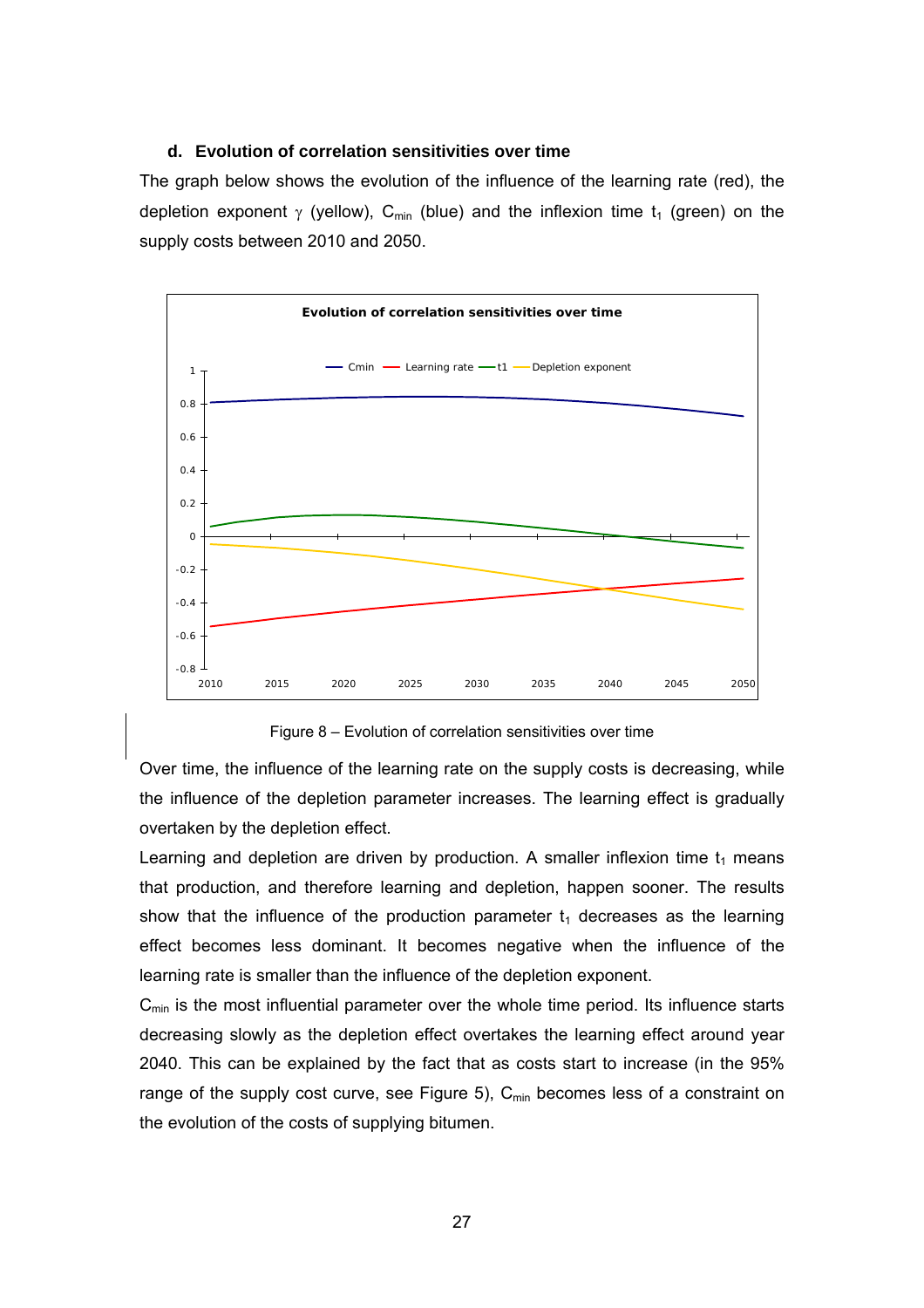#### 4 **Further work**

The ultimate aim of this research is to reveal the effects of investments, learning, depletion and production constraints on the costs of supplying alternative fuels. Developments of this first model will allow more progress to be made.

#### **Addressing uncertainty**

The correlation sensitivities previously presented in the case of Canadian bitumen showed that the most influential parameters were  $C_{min}$ ,  $\gamma$  and the learning rate (LR). Various technologies are used to produce oil from non-conventional deposits (e.g. mining and in-situ extraction technologies for bitumen). In order to address the uncertainty associated with the learning parameter  $C_{min}$ , the learning rate and the depletion parameter  $\gamma$ , the model will be developed to treat those technologies separately. As a complementary approach, the uncertainty associated with the depletion parameter  $\gamma$  for non-conventional oil will be addressed by looking at historical costs of producing conventional oil. For the case of Canadian bitumen, some extraction techniques are very similar to those used when producing coal. The historical costs of supplying coal from European mines will therefore be examined.

#### **Biofuels**

The learning model will be applied to worldwide biofuels resources. In order to assess future supply costs of conventional biofuels, the research will focus on improvements in crop yields and potential economies of scale at the conversion plant. Second generation technologies can be highly efficient but are immature and involve high costs, (IEA, 2005a p20). For second generation biofuels, the emphasis will be put on technological change and learning in advanced conversion processes. The cost and production functions of biofuels will depend on a number of key parameters associated with levels of uncertainty, e.g. land value, crop yield and learning rate of conversion technologies. The aim is to build a probabilistic distribution for the costs of biofuels in order to compare them with the costs of supplying liquid fuels from non-renewable resources.

# **Global oil market**

The supply of alternative fuels needs to be considered in the wider context of world oil market. According to Gielen and Unander, "the prospect of alternatives to conventional oil sources (...) reduces the incentive for oil producers to collaborate to

28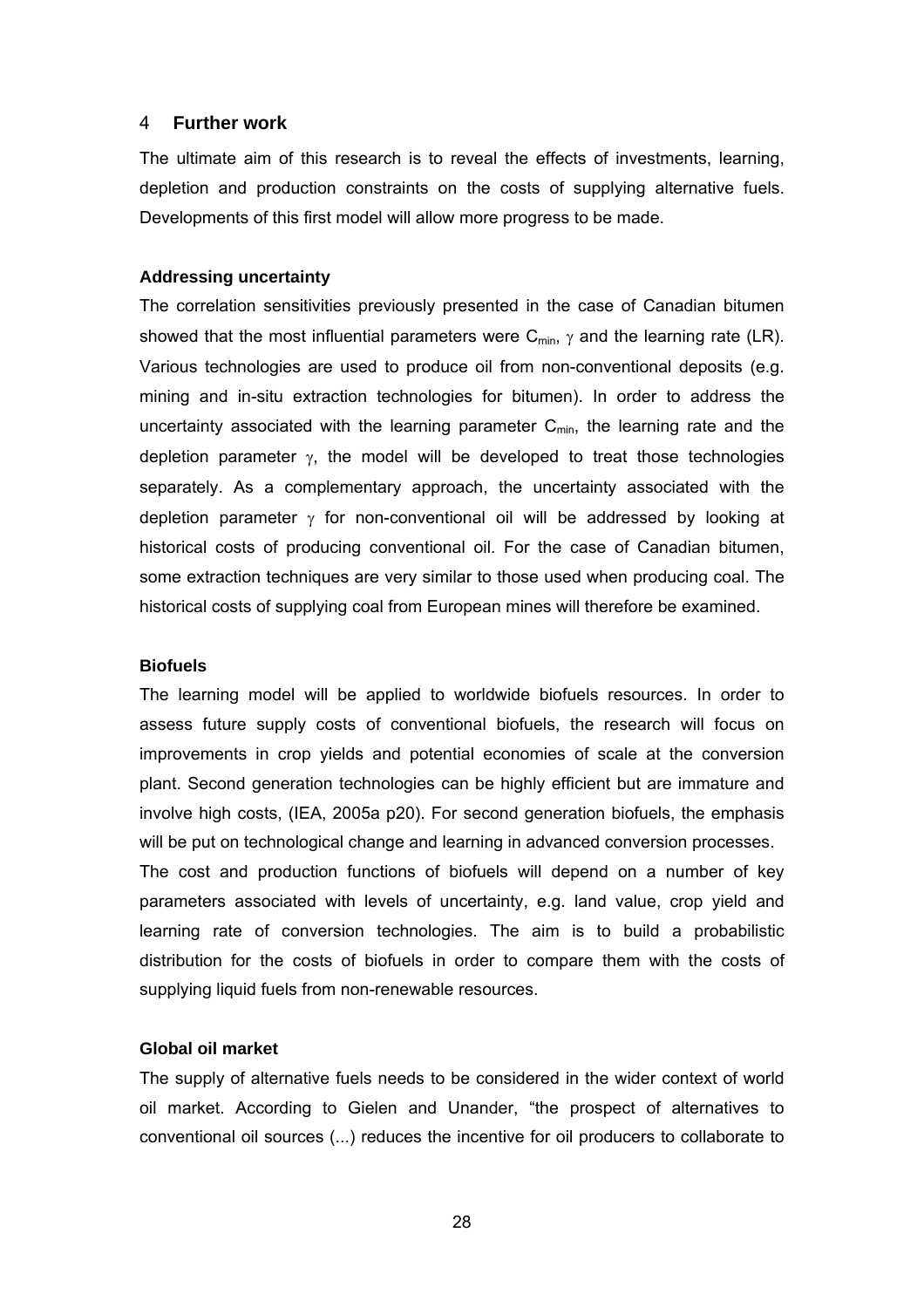raise prices", (2005 p3). Non-conventional supplies are therefore likely to be a major contributor to market stability, (Bencherif, 2002).

Whether new supplies from non-conventional resources, including biofuels, will affect the world oil price depends on the scale of those supplies. Non-conventional production could have an influence on the global oil market in either one of two cases: First if potential production volumes from non-conventional sources have been underestimated, second if future oil supply from OPEC has been overestimated.

The present model assumes no effect but this will be explored in further work. The potential impact of new supplies on the oil price would complicate the analysis as the actual rents would be lower than those expected by the producers, as additional supplies would lower the price of oil. Also, as learning and depletion are driven by production, the impact of new supplies on oil prices would affect the supply costs of producing liquid fuels, further impacting on the rents. However, from a social point of view, an increase in fuel supplies would be beneficial in sustaining lower oil prices. The model will also be improved to include endogenous production rates, which will

depend on conventional and non-conventional oil prices. Oil prices will in turn be influenced by oil production costs.

# **CO2 constraints**

l

The environmental costs associated with the production of bitumen are not included in the cost estimates available in the literature. In particular, the cost of carbon should be considered when assessing the cost-competitiveness of oil from non-conventional deposits. Current greenhouse gases emissions from the oil sands industry range from 0.07 to 0.08 tCO<sub>2</sub>eq per barrel of bitumen<sup>[4](#page-28-0)</sup>, including recovery only, the figures are derived from (CAPP, 2004). With a shadow price of carbon at 45 US\$/tCO<sub>2</sub>eq (2005US\$, corresponding to 25.5  $E/CO<sub>2</sub>$ eg in 2007, DEFRA 2007), the carbon costs would amount to 3 to 4 US\$/barrel and would add a quarter to current supply costs. In 2050, the shadow price of carbon is estimated at 105 US\$/tCO<sub>2</sub>eq (59.6£/tCO<sub>2</sub>eq), which would correspond to 7 to 8 US\$/barrel (2005) with current  $CO<sub>2</sub>$  emissions, thus adding more than two thirds to the supply costs of bitumen in 2050 (see Figure 6). High carbon prices would add to the costs of supplying carbon intensive fuels, either conventional or non-conventional, and would therefore stimulate the development of low carbon alternative fuels. The question remains whether carbon prices will be high enough to stimulate investment and induce technical change in low carbon energy

<span id="page-28-0"></span> $^4$  These figures can be compared to 0.12 and 0.17 tCO<sub>2</sub>eq emitted per barrel of synthetic crude oil, including the upgrading stage, (Alberta Chamber of Resources, 2004).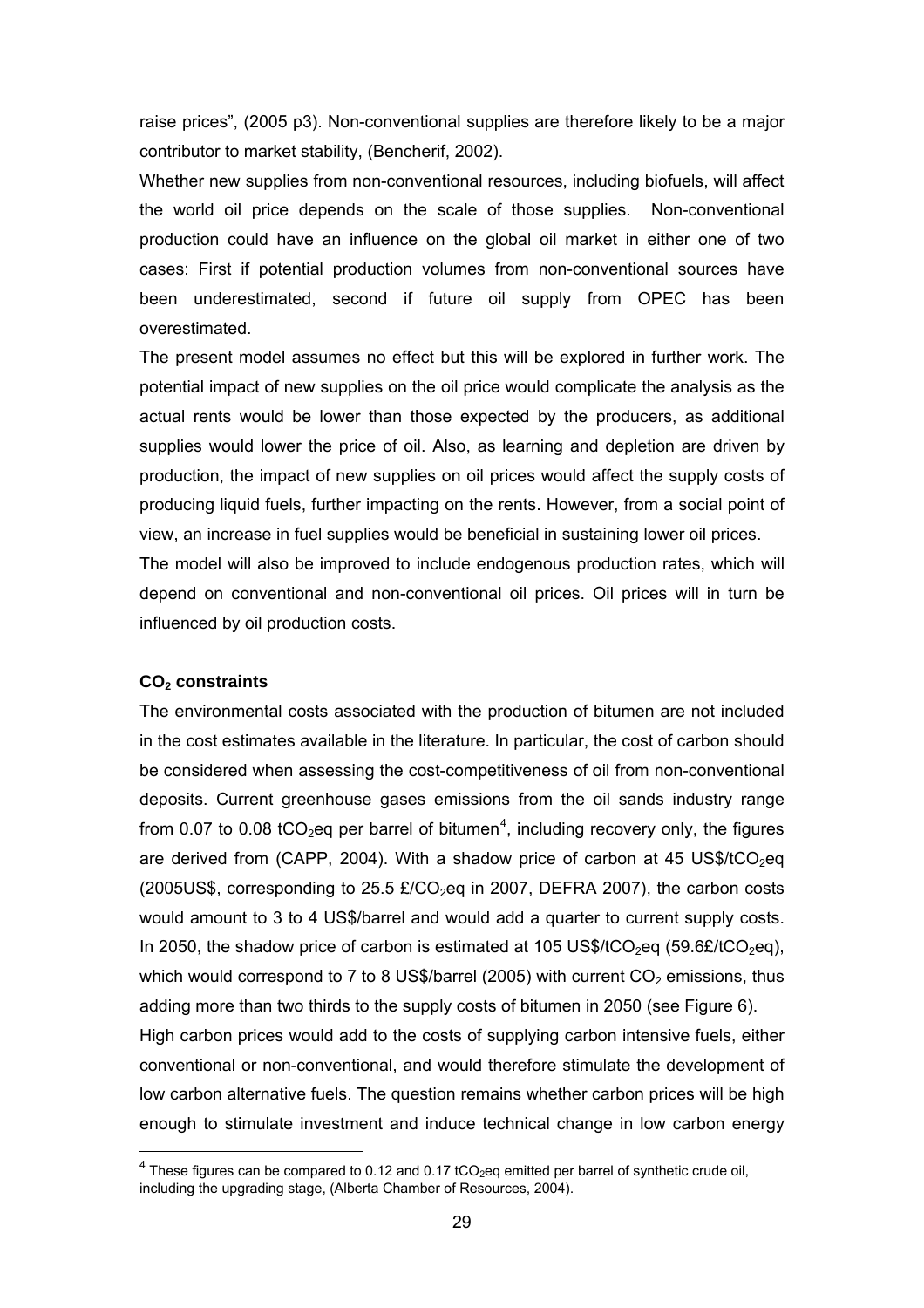technologies, including carbon capture and storage technologies, (IPCC, 2007 p44- 45).

In a carbon constrained world, carbon taxation or trading is very likely to play an increasing role in assessing investment risks and therefore carbon costs will have to be taken into account in investment decisions. Like high oil prices, high carbon prices will impact on investment into alternative fuels supplies, and will therefore influence the scale of production and trend in supply costs. From this perspective, there might be an economic case for including carbon capture and storage in non-conventional oil production under sufficient levels of carbon constraint.

# 5 **Conclusion**

This research ultimately aims to reveal the effects of investments, learning, depletion and production constraints on the costs of supplying alternative fuels. In this paper, a first model describing the effects of learning and depletion on the costs of supplying bitumen from oil sands deposits has been introduced. The learning, depletion, production and resources parameters of the model are not known precisely, and uncertainty was introduced by assigning a distribution to each parameter: the results show large uncertainties on the future supply costs of oil from bitumen. The most influential parameters appear to be  $C_{min}$ ,  $\gamma$  and the learning rate. Uncertainty on these parameters will be further addressed through model development, data collection and expert elicitation.

The supply of biofuels and carbon intensive fuels will also be considered in the wider context of the world crude oil market. The potential impact of additional liquid fuel production on the world oil market and world oil prices will be assessed. The political, social and economical acceptability of a tax on fuels from non-conventional oil and biofuels will also be studied. Finally, the study will explore the consequences of the above on the development of international investments and markets for biofuels and non-conventional oil.

It is expected that the study will inform decision makers on the type of policy and the scale and timing of investments that will be needed to meet the growing demand for liquid fuels while satisfying  $CO<sub>2</sub>$  constraints, and the first model described here is a step in this direction.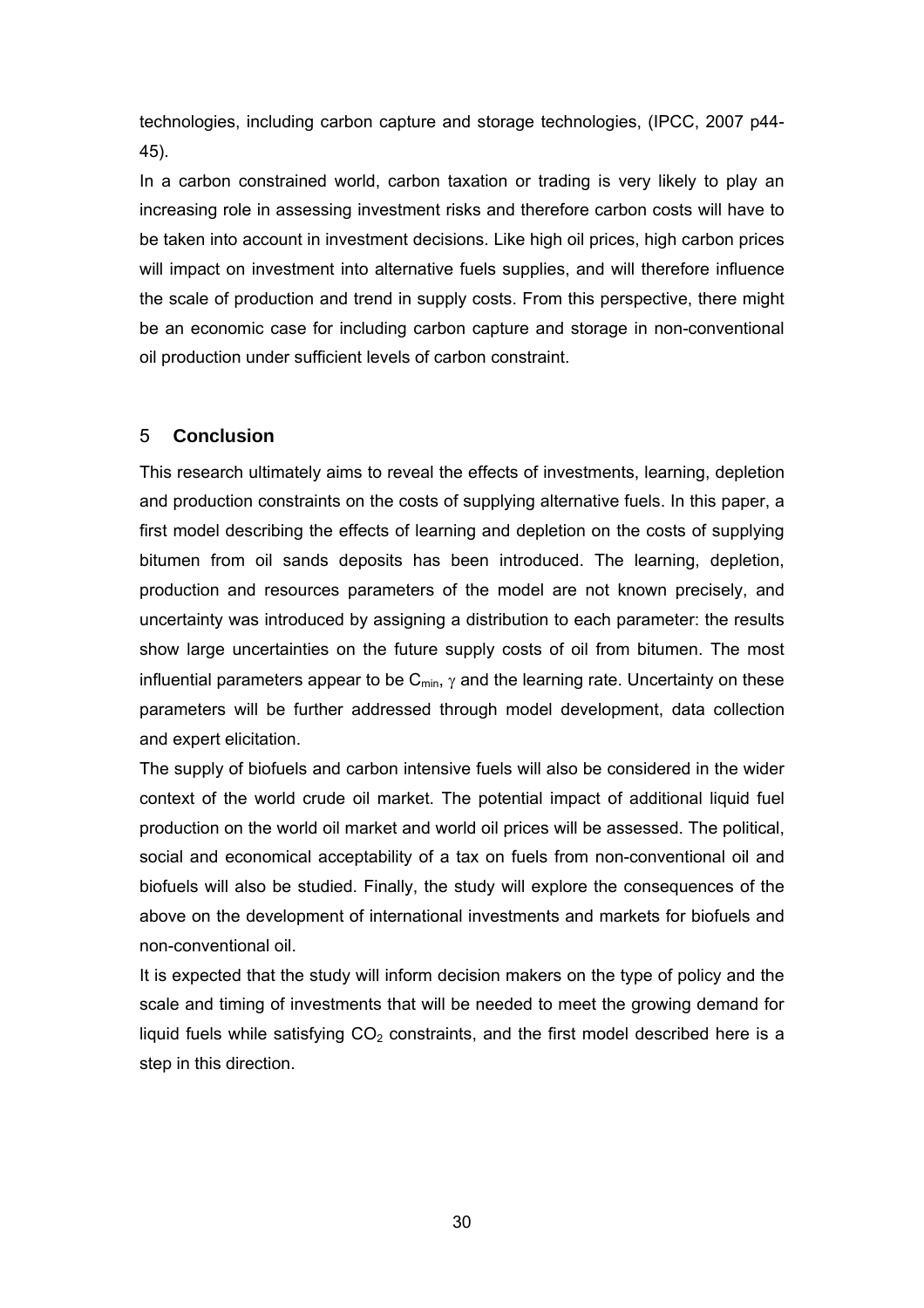#### **References**

Adelman, M.A., 2004. The Real Oil Problem. *Regulation*. 27 (1) 16-21 Available from: http://web.mit.edu/ceepr/www/R2004-171.pdf

Adelman, M. A., 1993. Mineral Scarcity and Depletion: Theory and Measurement, in *The Economics of Petroleum Supply*, MIT Press Cambridge, MA.

Adelman, M. A., 1990. Mineral Depletion, with Special Reference to Petroleum. *The Review of Economics and Statistics.* 72 (1) 1-10. Available from: http://links.jstor.org/

Alberta Chamber of Resources, 2004. Oil sands technology roadmap – Unlocking the potential.

Available from: http://www.acr-alberta.com

Alberta Energy and Utilities Board (AEUB), 2006. Alberta's Energy Reserves 2005 and Supply/Demand Outlook 2006-2015. Alberta Energy and Utilities Board, Calgary, Alberta.

Anderson, D., 2005. Lecture notes on renewable energy and experience curves. Imperial College, London.

Anderson, D., Winne, S., 2003. Innovation and Threshold Effects in Technology Responses to Climate Change. Tyndall Centre for Climate Change Research Available from: http://www.tyndall.ac.uk/publications/working\_papers/wp43.pdf

Association for the Study of the Peak Oil (ASPO), 2003. Newsletter 26 – February 2003.

Available from: http://www/peakoil.ie

Bencherif, R., 2002. The Impact of Non-Conventional Oil Developments on Conventional Crude Oil Markets. IEA conference on Non-Conventional Oil: Prospects for Increased Production.

Available from: http://www.iea.org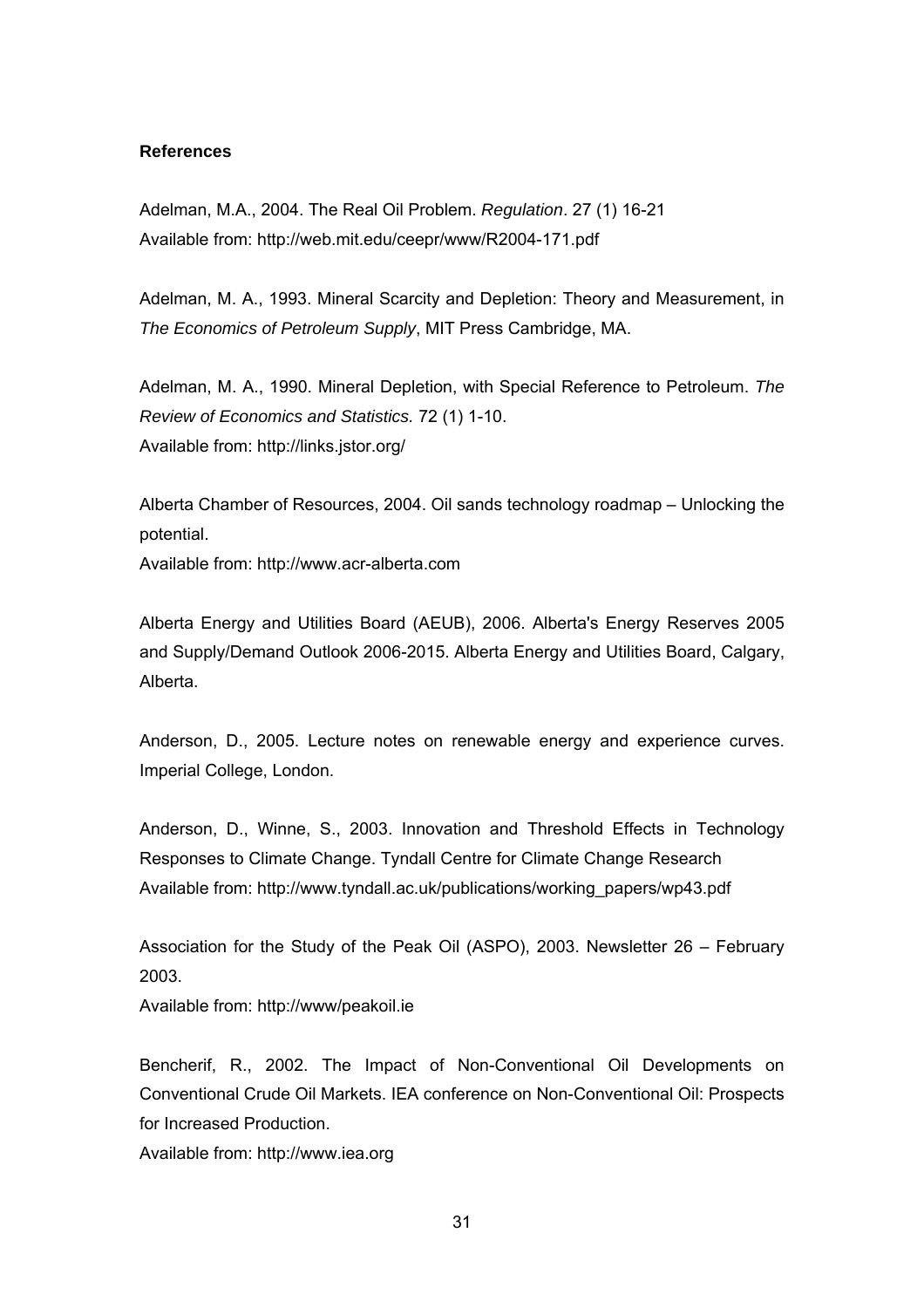Browne, J., 2006. Energy Security and Climate Change – Speech of BP CEO to Columbia Business School, New York, U.S.A. Available from: http://www.bp.com/genericarticle.do?categoryId=98&contentId=7025859

Bundesanstalt für Geowissenschaften und Rohstoffe (BGR), 2005. Reserves, Resources and Availability of Energy Resources 2005 – Annual Report. Available from: http://www.bgr.bund.de

Canadian Association of Petroleum Producers (CAPP), 2006. Canadian Crude oil production and supply forecast 2006 – 2020. Available from: http://www.capp.ca/raw.asp?x=1&dt=NTV&e=PDF&dn=103586

Canadian Association of Petroleum Producers (CAPP), 2004. A National Inventory of Greenhouse Gas (GHG), Criteria Air Contaminant (CAC) and Hydrogen Sulphide (H2S) Emissions by the Upstream Oil and Gas Industry, Technical report, Volume 1, Overview of the GHG Emissions Inventory Available from: http://www.capp.ca/raw.asp?x=1&dt=NTV&e=PDF&dn=86220

Canadian Energy Research Institute (CERI), 2005. Economic Impacts of Alberta's Oil Sands Volume 1 Available from: http://www.ceri.ca/Publications/documents/OilSandsReport-Final.PDF

Centre for Energy, 2007a. What are oil sands and heavy oil? Available from: http://www.centreforenergy.com

Centre for Energy, 2007b. How are heavy oil and bitumen processed? Available from: http://www.centreforenergy.com

Chakravorty, U., 1997. Endogenous substitution among Energy Resources and Global Warming. *The Journal of Political Economy*

Chakravorty, U., Roumasset, J., 1990. Competitive oil prices and scarcity rents when the extraction cost function is convex. *Resources and Energy*. 12, 311-320.

Cupcic, F., 2003. Recovery Factor - The Challenges of Enhanced Recovery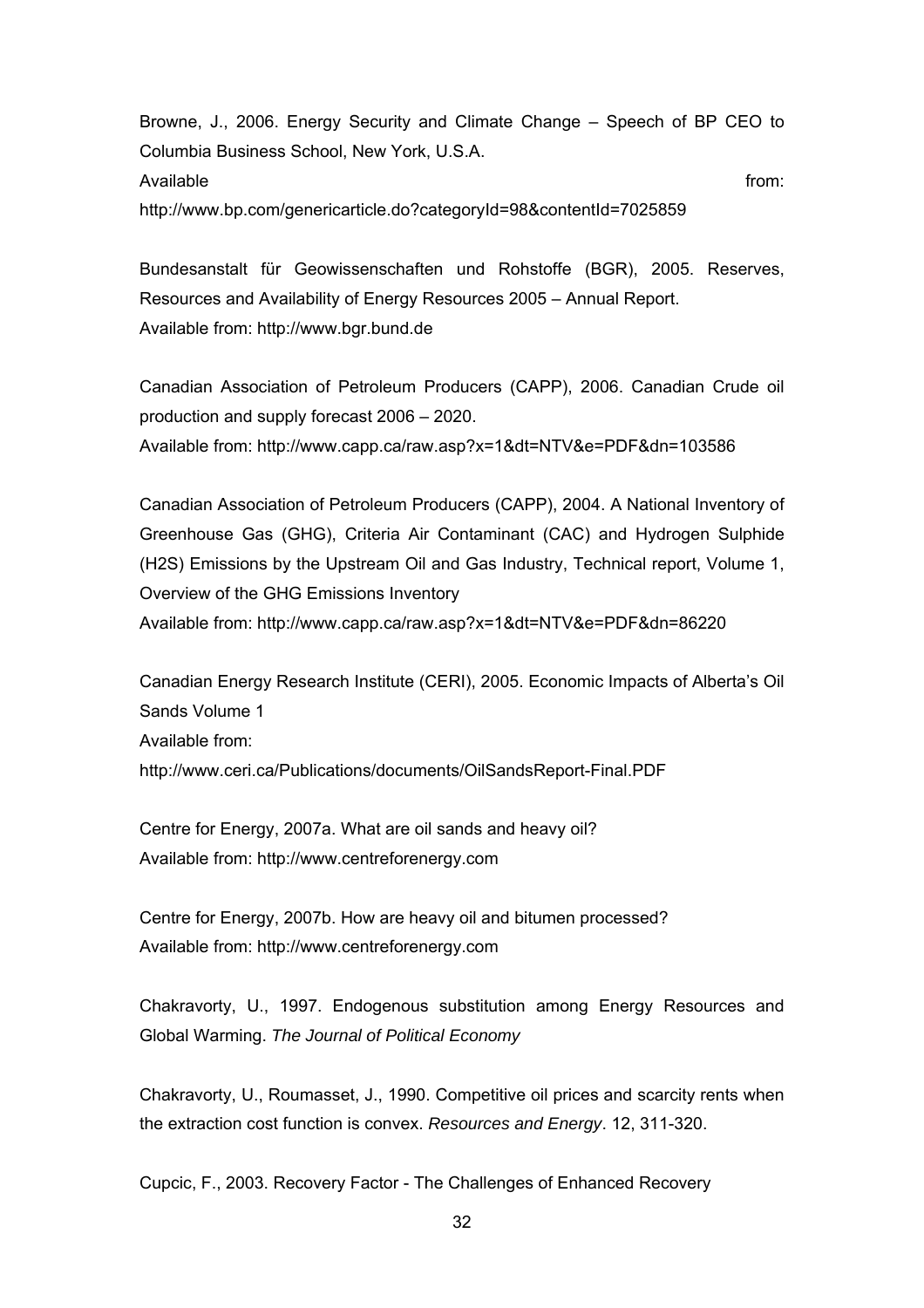Available from: http://www.peakoil.net/iwood2003/ppt/CupcicPresentation.pdf

DEFRA, 2007. The Social Cost Of Carbon And The Shadow Price Of Carbon: What They Are, And How To Use Them In Economic Appraisal In The UK Available from:

http://www.defra.gov.uk/environment/climatechange/research/carboncost/index.htm

Energy Information Administration (EIA), 2007a. Spot Prices Available from: http://tonto.eia.doe.gov/dnav/pet/pet\_pri\_spt\_s1\_d.htm

Energy Information Administration (EIA), 2007b. This Week In Petroleum, Released on November 7, 2007

Available from: http://tonto.eia.doe.gov/oog/info/twip/twip.asp

Energy Information Administration (EIA), 1996. U.S. Coal Reserves: A Review and Update.

Available from: http://tonto.eia.doe.gov/FTPROOT/coal/052995.pdf

Farrell, A. E., Brandt, A. R., 2006. Risks of the oil transition *Environ. Res. Lett*. 1 (2006) 014004 (6pp)

Fattouh, B., 2007. The Drivers of Oil Prices: The Usefulness and Limitations of Non-Structural model, the Demand-Supply Framework and Informal Approaches. Oxford Institute for Energy Studies WPM32.

Gielen, D., Unander, F., 2005. Alternative fuels: An energy technology perspective. IEA/ETO Working paper, International Energy Agency. Available from: http://www.iea.org

Grand Dictionnaire Terminologique, 2007. Definitions Available from: http://www.granddictionnaire.com/

Greene, D. L., Hopson, J. L., Li, J., 2005. Have we run out of oil yet? Oil peaking analysis from an optimist's perspective. *Energy Policy.* 34 (5), 515-531

Grubb, M., 2001. Who's afraid of atmospheric stabilization? Making the link between energy resources and climate change. *Energy policy*. 29, 837-845.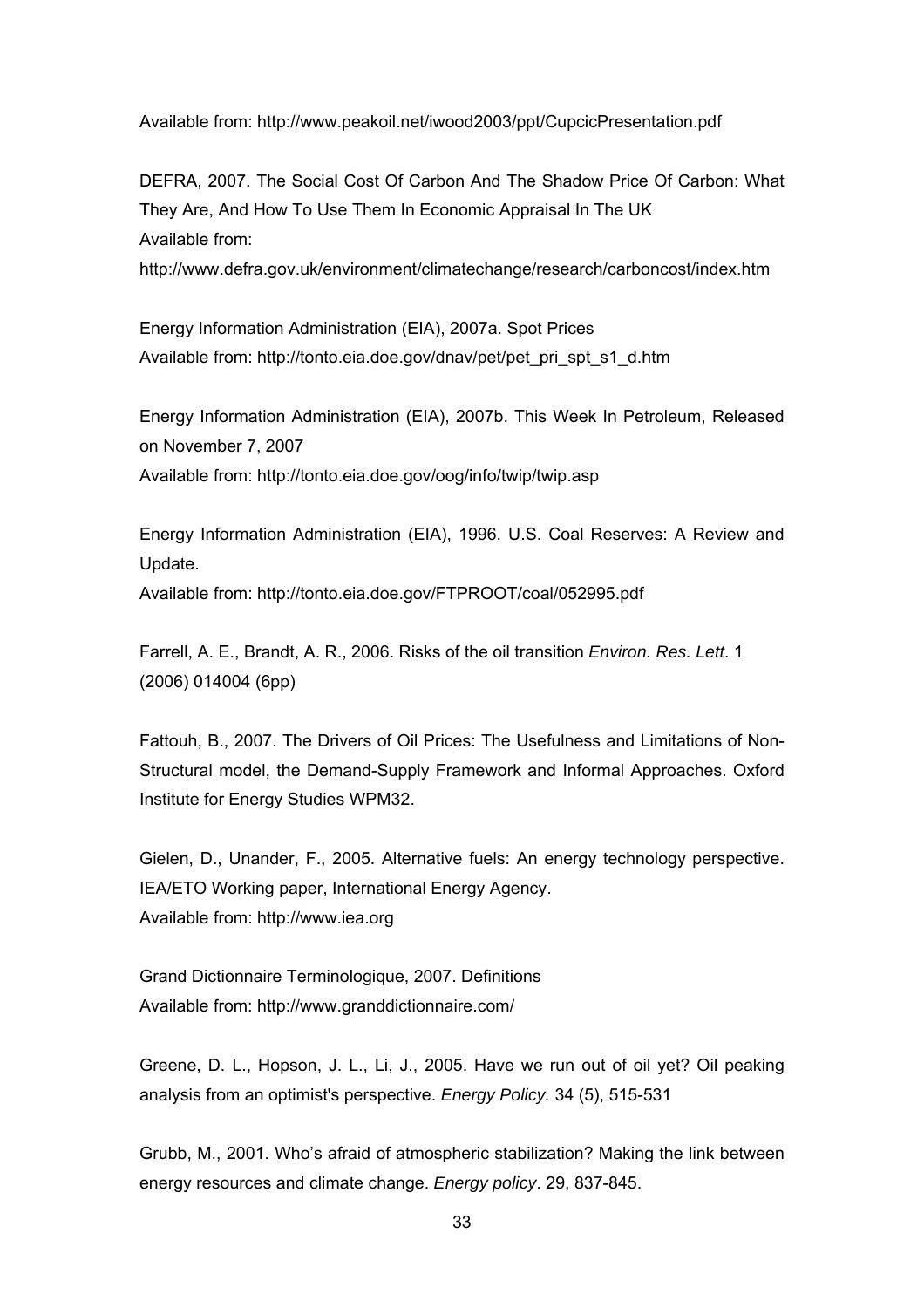Grübler, A., Nakicenovic, N., Victor, D.G., 1999. Dynamics of energy technologies and global change. *Energy Policy*. 27, 247–280.

Hartwick, J. M., 1978. Exploitation of many deposits of an exhaustible resource, *Econometrica*. 46 (1)

Hirsch, H.L., Bezdek, R., Wendling, R., 2005. Peaking of world oil production: Impacts, Mitigation, & Risk Management. Report to U.S. Department of Energy. Available from: http://wwwaspo-australia.org.au//References/hirsch0502.pdf

Hope, C., 2006. The marginal impact of CO2 from PAGE2002: An integrated assessment model incorporating the IPCC's five reasons for concern. *Integrated Assessment*. 6 (1) 19-56

Hotelling, H., 1931. The Economics of Exhaustible Resources*. The Journal of Political Economy*. 39 (2) 137-175

International Energy Agency (IEA), 2007. Statement on the Current Oil Market **Situation** 

Available from: http://www.iea.org

International Energy Agency (IEA), 2005a. *Resources to reserves*. OECD/IEA, Paris

International Energy Agency (IEA), 2005b. Meeting our Energy needs – driving forward coal's role in a clean, clever and competitive energy future, IEA Coal Industry Advisory Board workshop, Paris.

Available from: http://www.iea.org/

International Energy Agency (IEA), 2004a. *World Energy Outlook 2004*. OECD, Paris.

International Energy Agency (IEA), 2004b. Prospects for  $CO<sub>2</sub>$  Capture and Storage – Energy Technology Analysis.

Available from: http://www.iea.org

34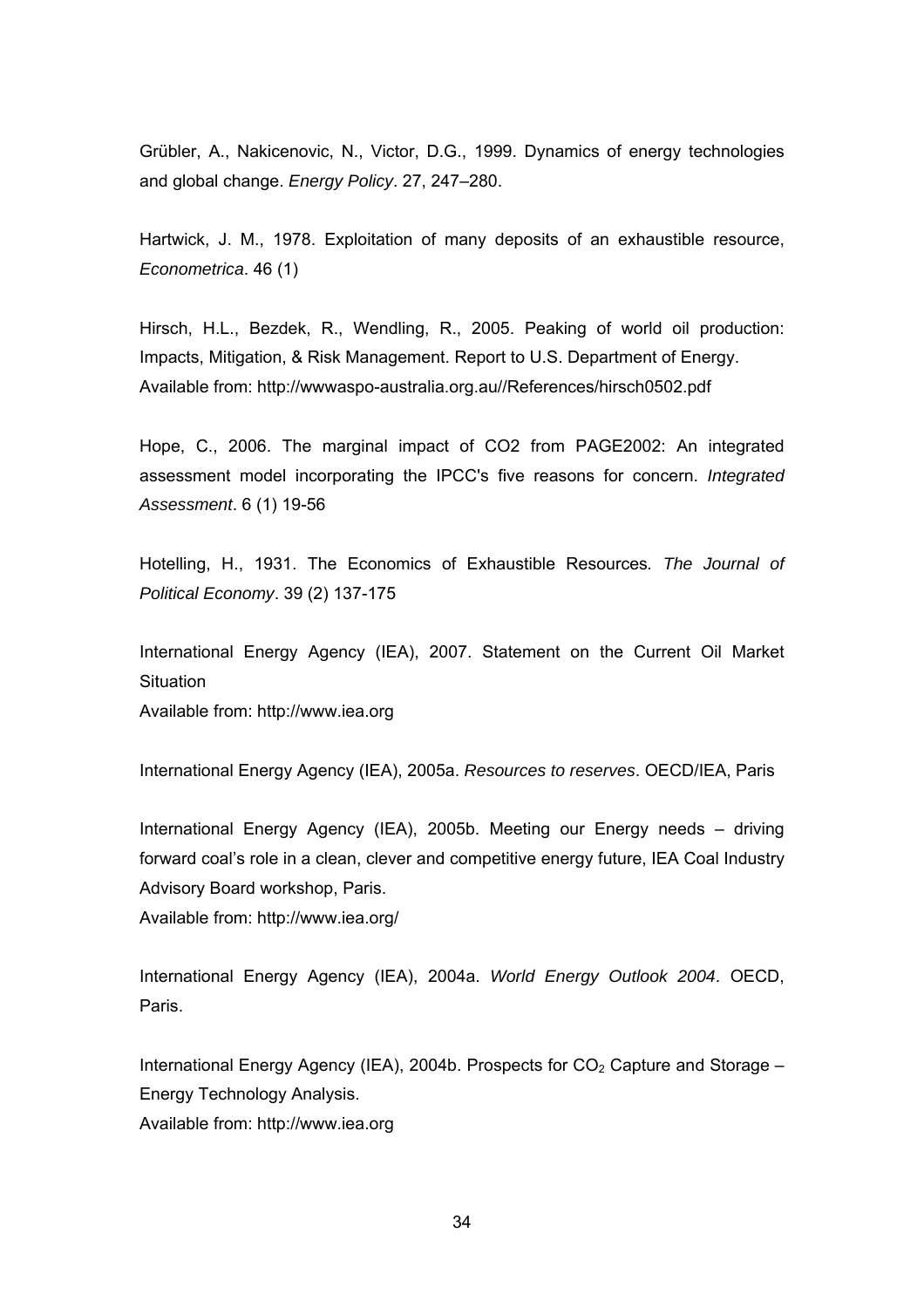International Energy Agency (IEA), 2000. *Experience curves for energy technology policy*, by Wene, C.O. OECD/IEA, Paris

Intergovernmental Panel on Climate Change (IPCC), 2007. Contribution of Working Group III to the Fourth Assessment Report of the Intergovernmental Panel on Climate Change - Technical Summary Available from: http://www.mnp.nl/ipcc/pages\_media/FAR4docs/final\_pdfs\_ar4/TS.pdf

Joint Economic Committee – US Congress, 2006. Canadian oil Sands: A new force in the world oil market – A Joint Economic Committee study Available from: http://www.house.gov

Knapp, D., 2002. Competitiveness relative to Conventional oil, IEA Conference on Non-Conventional Oil: Prospects for Increased Production, Calgary, Alberta. November 25-26, 2002.

Available from: http://www.iea.org

Krautkraemer, J., Toman, M., 2003. Fundamental Economics of Depletable Energy Supply. Resources for the Future. Discussion Paper 03-01 Available from: http://www.rff.org/documents/RFF-DP-03-01.pdf

Lindley, D. V., 1985. *Making decisions*, Second edition. John Wiley and sons, London.

Margolis, R. M., 2002. Experience Curves and Photovoltaic technology policy, Human Dimensions of Global Change Seminar, Carnegie Mellon University. Available from: http://hdgc.epp.cmu.edu/mailinglists/hdgcctml/mail/ppt00010.ppt

McDonald, A., Schrattenholzer, L., 2001. Learning rates for energy technologies. *Energy Policy*. 29 (4) 255-261

Meyer, R. F., Attanasi, E. D., 2004. Extra-heavy oil and Natural Bitumen: Contribution to Future Energy Supply. Northeastern Section (39th Annual) and Southeastern Section (53rd Annual) Joint Meeting (March 25–27, 2004).

Available from: http://gsa.confex.com/gsa/2004NE/finalprogram/abstract\_69910.htm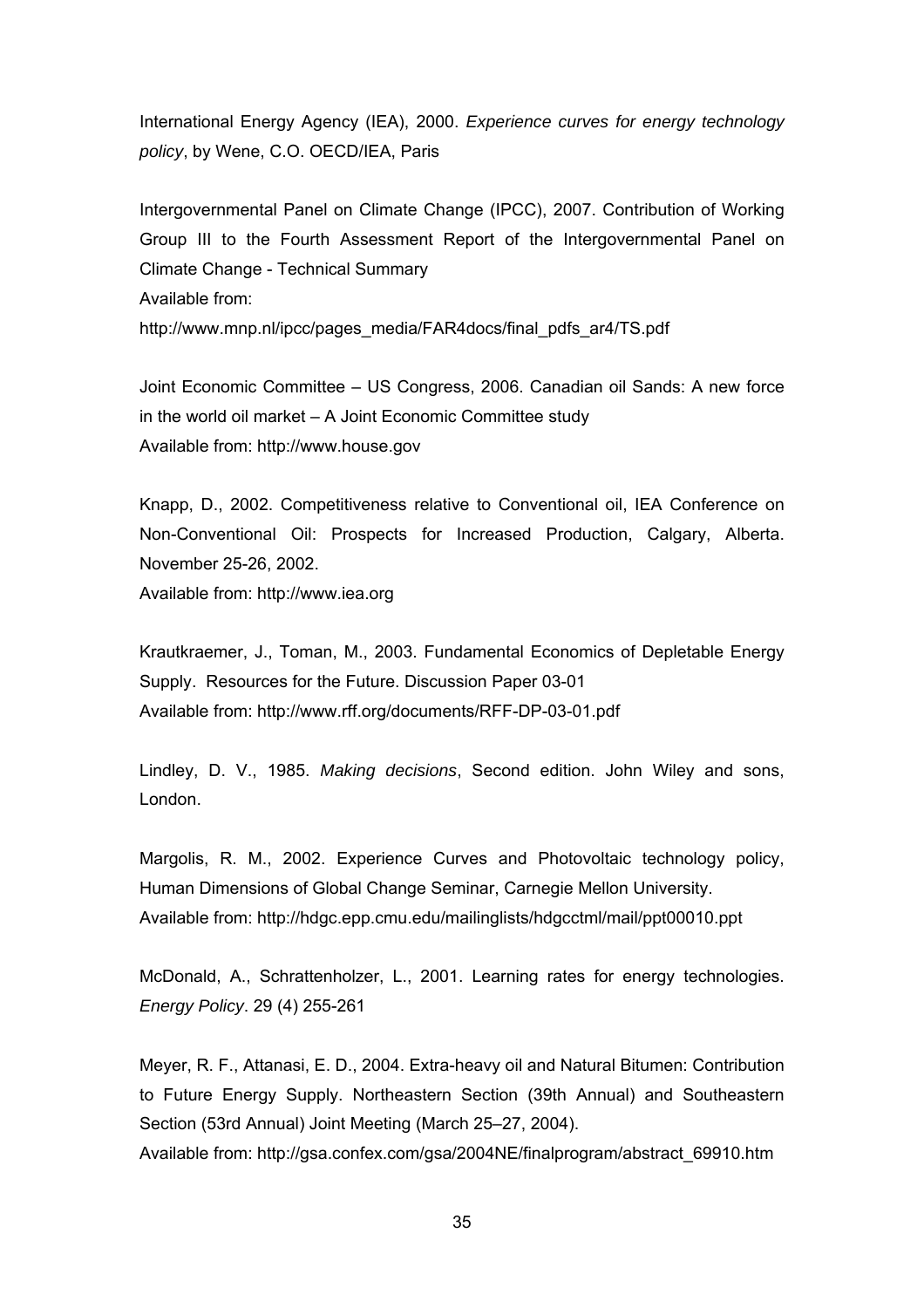National Energy Board (NEB), 2006. Canada's Oil Sands - Opportunities and Challenges to 2015: An Update. Available from: http://www.neb.gc.ca

National Energy Board (NEB), 2004. Canada's Oil Sands - Opportunities and Challenges to 2015.

Available from: http://www.neb.gc.ca

National Energy Board (NEB), 2000. Canada's Oil Sands: A Supply and Market Outlook to 2015.

Available from: http://www.neb.gc.ca

Nordhaus, W., Boyer, J., 1999. Roll the DICE Again: Economic Models of Global Warming - Chapter 3 Available from: http://www.econ.yale.edu/~nordhaus/homepage/web\%20chap\%203\%20102599.pd f

Odell, P., 1998. Dynamics of energy technologies and global change. *Energy policy*. 27, 737-742.

Oil and Gas Journal (OGJ), 2003. Heavy hydrocarbons playing key role in peak-oil debate, future energy supply by Williams, B., *Oil and Gas Journal*. 101, Issue 29 (28th July 2003).

Available from: http://ogj.pennnet.com/

Palisade, 2007. @Risk 4.5 Help.

Rehrl, T., Friedrich, R., 2006. Modelling long-term oil price and extraction with a Hubbert approach: The LOPEX model. *Energy Policy* 34 (15) 2413-2428

Rogner, H-H., 1997. An Assessment of World Hydrocarbon Resources*. Annual Review Energy Environment* 22, 217-62.

Roumasset, J., Isaak, D., Fesharaki, F., 1983. Oil prices without OPEC A walk on the supply-side. *Energy Economics*. 5 (3) 164-170 Available from: http://www.sciencedirect.com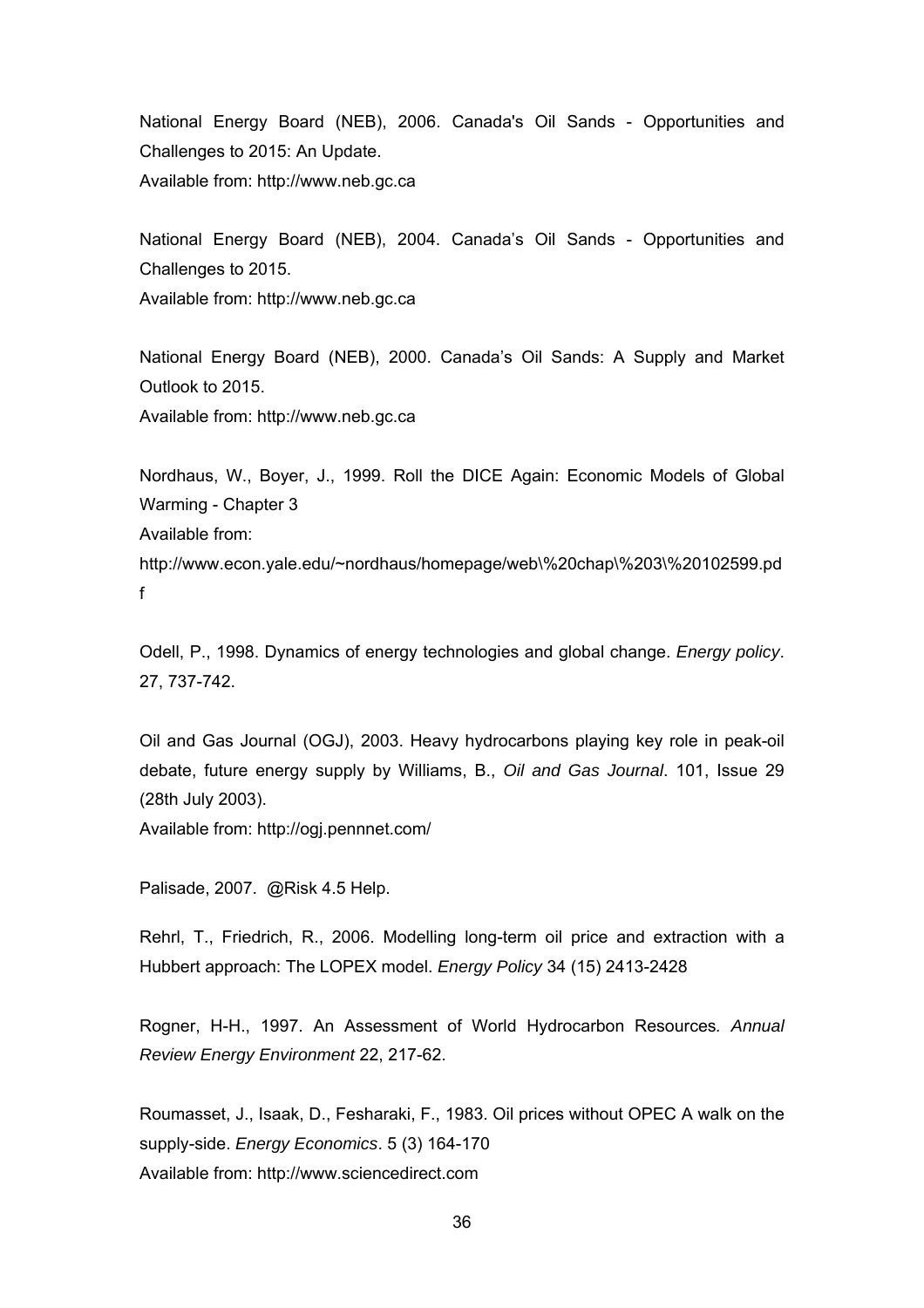SAUNER, 2000. The SAUNER project: Overview

Available from: http://people.bath.ac.uk/hssam/sauner/overview.html#Methodology

Soderbergh, B., 2006. A crash programme scenario for the Canadian oil sands industry. *Energy policy*. In press.

Stern, N., 2007. *The Economics of Climate Change - The Stern Review*. Cambridge University Press. Cambridge, U.K.

Stevens, P., 2005. Oil markets. *Oxford review of Economic Policy*. 21 (1) 19-42

Sweeney, J., L., 2004. Energy Economics in *International Encyclopedia of the Social & Behavioral Sciences*, 4513-4520 Available from: http://www.sciencedirect.com

Sweeney, J., L., 1992. Economic theory of depletable resources: An Introduction, in *Handbook of Natural Resource and Energy Economics*, Volume 3. Eds. Allen V. Kneese and James L. Sweeney.

Tsuchiya, H., Kobayashi, O., 2003. Mass production cost of PEM fuel cell by learning curve. *International Journal of Hydrogen Energy*. 29, 985-990.

United Nations Development Programme (UNDP), 2000. World Energy Assessment: Energy and the Challenge of Sustainability. Available from: http://www.undp.org

United Nations Framework Convention on Climate Change (UNFCCC), 2007. Parties and Observers Available from: http://unfccc.int/

United Nations Framework Convention on Climate Change (UNFCCC), 2005. Greenhouse Gas Emissions Data for 1990 – 2003 submitted to the United Nations Framework Convention on Climate Change. Available from: http://unfccc.int/